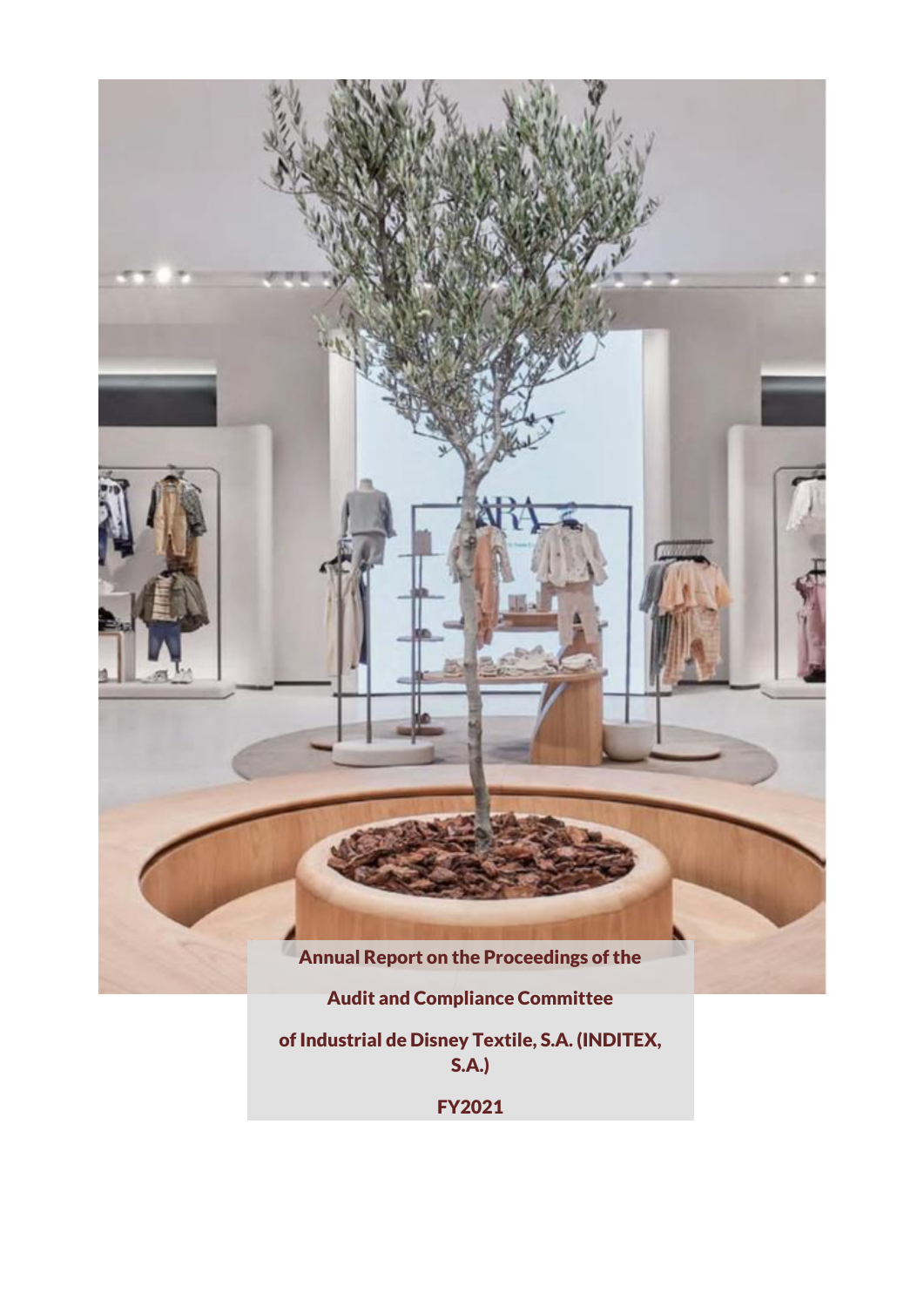# **TABLE OF CONTENTS**

|                                                                                              | 2. The Audit and Compliance Committee: origin and evolution, regulations, powers and                                                                                               |  |  |
|----------------------------------------------------------------------------------------------|------------------------------------------------------------------------------------------------------------------------------------------------------------------------------------|--|--|
|                                                                                              |                                                                                                                                                                                    |  |  |
|                                                                                              |                                                                                                                                                                                    |  |  |
|                                                                                              | $C_{\star}$                                                                                                                                                                        |  |  |
|                                                                                              | i.                                                                                                                                                                                 |  |  |
|                                                                                              |                                                                                                                                                                                    |  |  |
| 3. Proceedings and Activities of the Audit and Compliance Committee: meetings held, business |                                                                                                                                                                                    |  |  |
|                                                                                              |                                                                                                                                                                                    |  |  |
|                                                                                              |                                                                                                                                                                                    |  |  |
|                                                                                              |                                                                                                                                                                                    |  |  |
|                                                                                              | Proceedings relating to the supervision of the process to draw up and release the<br>Α.<br>periodic financial information, annual accounts, auditor's report and Statement on Non- |  |  |
|                                                                                              | <b>B.</b>                                                                                                                                                                          |  |  |
|                                                                                              | $\mathsf{C}$                                                                                                                                                                       |  |  |
|                                                                                              | D.                                                                                                                                                                                 |  |  |
|                                                                                              | Proceedings in the field of oversight and evaluation of the Enterprise Risk<br>Е.                                                                                                  |  |  |
|                                                                                              | F.                                                                                                                                                                                 |  |  |
|                                                                                              | G.                                                                                                                                                                                 |  |  |
|                                                                                              |                                                                                                                                                                                    |  |  |
|                                                                                              |                                                                                                                                                                                    |  |  |
|                                                                                              |                                                                                                                                                                                    |  |  |
|                                                                                              |                                                                                                                                                                                    |  |  |
|                                                                                              |                                                                                                                                                                                    |  |  |
|                                                                                              |                                                                                                                                                                                    |  |  |
|                                                                                              |                                                                                                                                                                                    |  |  |
|                                                                                              |                                                                                                                                                                                    |  |  |
|                                                                                              |                                                                                                                                                                                    |  |  |
|                                                                                              | 6. Evaluation of the proceedings and performance of the Audit and Compliance Committee  19                                                                                         |  |  |
|                                                                                              | 7. Opinion of the Audit and Compliance Committee about statutory auditor's independence  19                                                                                        |  |  |
|                                                                                              |                                                                                                                                                                                    |  |  |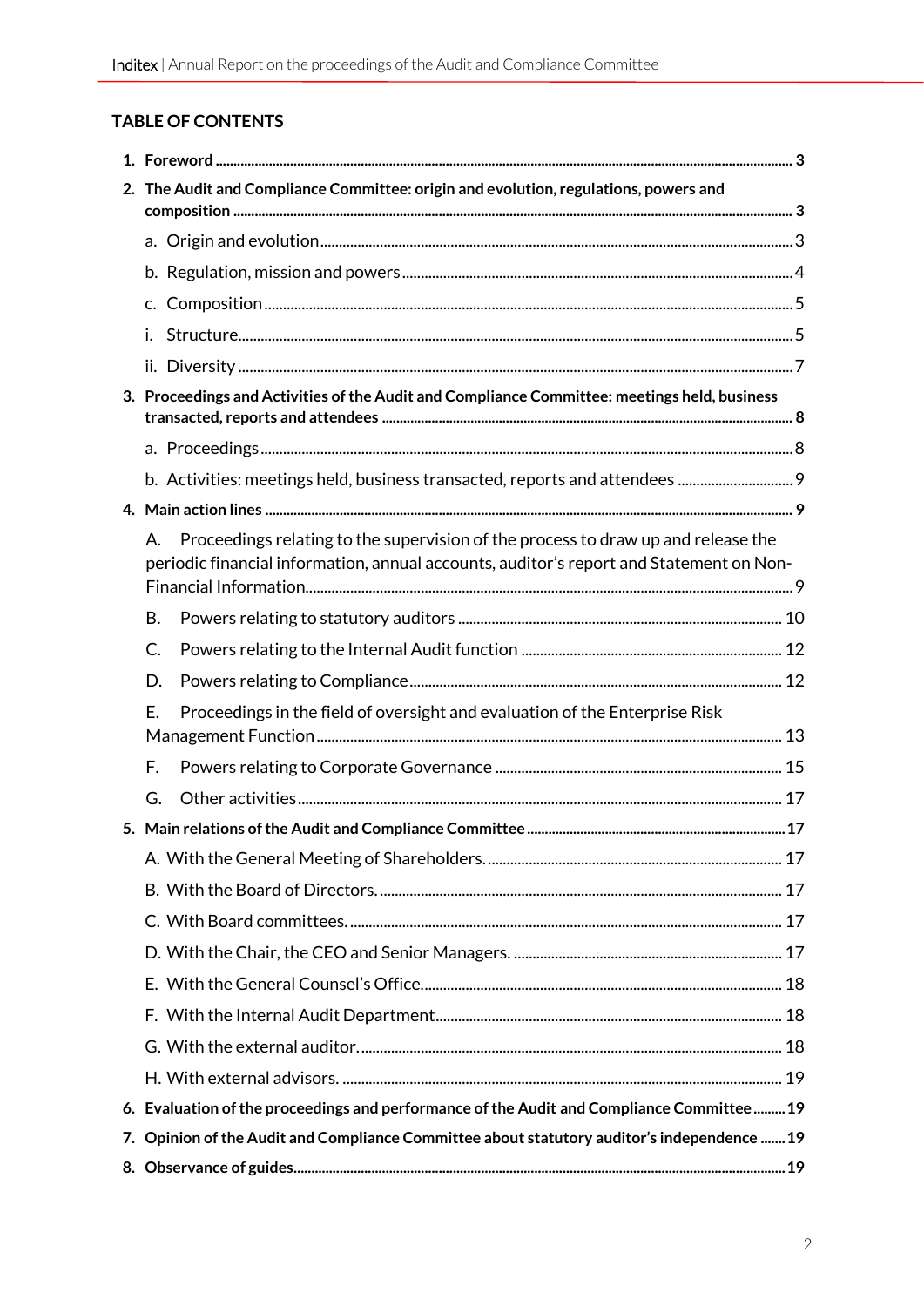#### **9. Date of issue [...........................................................................................................................................................20](#page-19-0)**

#### <span id="page-2-0"></span>**1. Foreword**

This Annual Report on the Proceedings of the Audit and Compliance Committee of Industria de Diseño Textil, S.A. (INDITEX, S.A.) ("Inditex" or the "Company") is drawn up pursuant to the provisions of Recommendation 6 of the Good Governance Code of Listed Companies, approved by resolution of the board of directors of the National Securities Market Commission of Spain ("CNMV") on 18 February 2015 and amended in part on 25 June 2020 ("GGC"), section 9 of CNMV's Technical Guide 3/2017 on audit committees at public-interest entities and section 13(f) of the Audit and Compliance Committee's Regulations. It describes the main proceedings of the Audit and Compliance Committee from 1 February 2021 through 31 January 2022.

#### <span id="page-2-1"></span>**2. The Audit and Compliance Committee: origin and evolution, regulations, powers and composition**

#### a. Origin and evolution

<span id="page-2-2"></span>The formation of the Audit and Compliance Committee originates in the Board of Directors' Regulations, approved by the Company's Board of Directors in the meeting held on 20 July 2000 (first known as Audit and Compliance Committee) and was entrusted with powers similar to those which were later acknowledged under the then applicable laws.

Since then, Inditex's board of directors has been successively amending the company's rules on corporate governance for the purposes of recognizing and developing the duties of the Committee, in line with the latest regulatory developments, recommendations and existing best practices in the field of corporate governance, and to align its duties and composition from time to time with the size and status of the Group and its governing bodies.

In this regard, mention should be made of : (i) the review and update of a significant number of internal regulations for the purposes of meeting the latest regulatory requirements introduced by Act 31/2014 of 3 December, amending the Spanish Companies Act for the improvement of corporate governance, as well as the latest recommendations in the field introduced following the publication of the GGC. Further so such review, the Audit and Compliance Committee's Regulations were approved; (ii) the committee (formerly, the "Audit and Control Committee") changed its name to the current one in 2019; and (iii) the terms of reference of the Audit and Compliance Committee were significantly amended in 2020 to align them with the partial amendment to the GGC approved by CNMV's board on 25 June 2020.

Last, the terms of reference of the Audit and Compliance Committee were amended in 2021 for the main purposes of aligning the duties it is entrusted with regarding related party transactions, with the legal system provided in the new section 529*duovicies* LSC introduced by Act 5/2021, amending the revised text of the Spanish Companies Act, approved by *Real Decreto Legislativo* 1/2010 of 2 July and other financial regulations, as regards encouragement of long-term shareholder engagement in listed companies.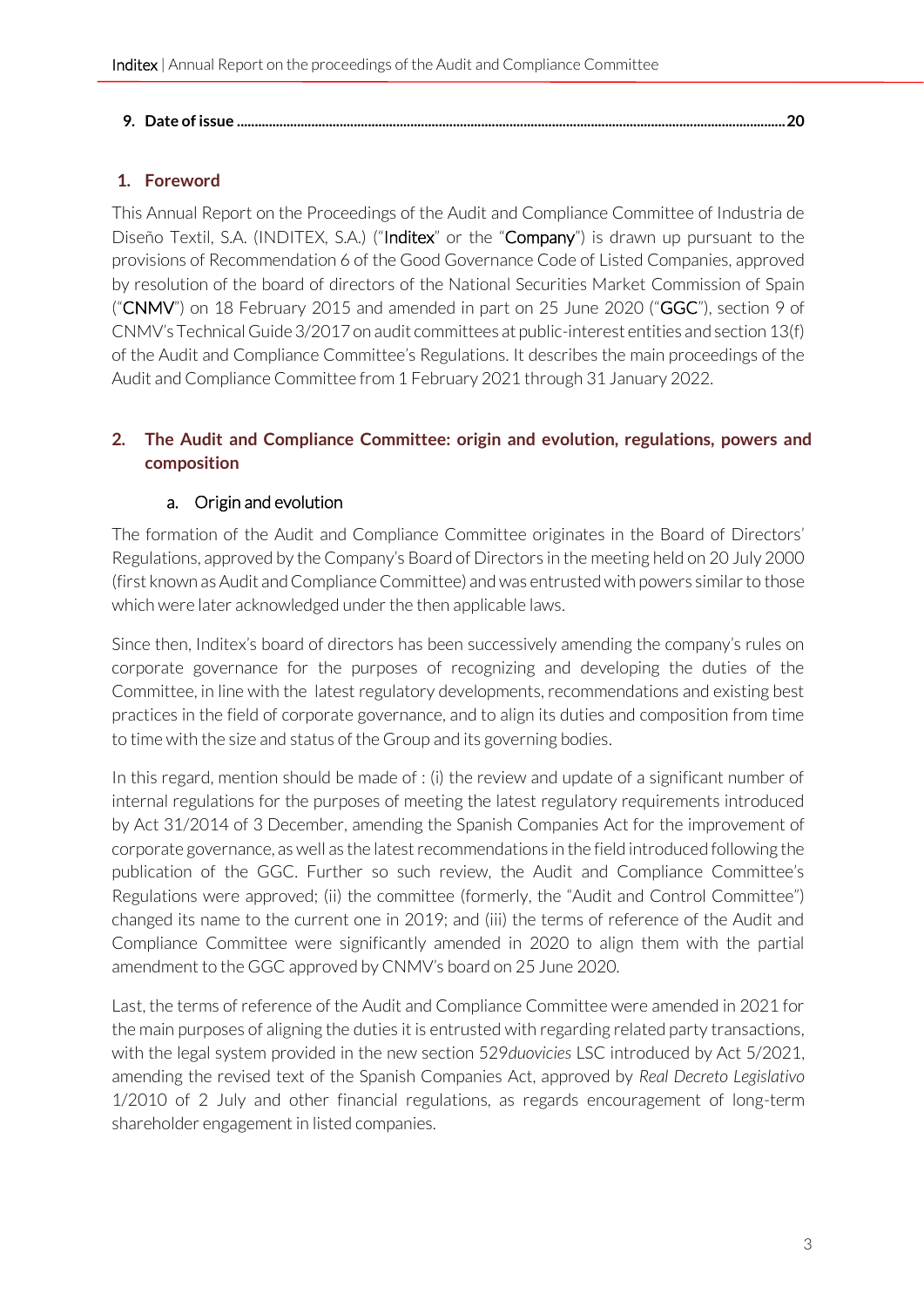#### <span id="page-3-0"></span>b. Regulation, mission and powers

#### Regulations

The regulation of the Audit and Compliance Committee is provided in article 28 of the Articles of Association, section 15 of the Board of Directors' Regulations and more specifically in its own terms of reference.

The full text of the internal regulations above referred, as amended, is available on the corporate website [\(www.inditex.com\)](http://www.inditex.com/).

#### Mission and powers

The mission and powers of the Audit and Compliance Committee are set out in sections 5 to 13 of its own terms of reference.

In addition to such powers it is expressly assigned pursuant to statute and the Recommendations of the Good Governance Code, the Audit and Compliance Committee is entrusted with the following duties:

- Powers relating to corporate governance: (i) to review and evaluate the appropriateness of the corporate governance system and to propose to the Board of Directors the amendments and updates of the Company's corporate governance regulations; (ii) to oversee the degree of compliance by the Company with recommendations on good governance, in particular, those set out in GGC; (iii) to oversee compliance with the Internal Regulations of Conduct in the Securities Market ("IRC"), and, in general, with the corporate governance regulations of the Company; (iv) to review recommendations and best practices, both national and international, in the field of corporate governance, and foster compliance with the most stringent standards; (v) to regularly receive information on issues relating to management of treasury stock; and (vi) to prepare and table to the Board of Directors for approval, the Annual Corporate Governance Report.
- Powers relating to Compliance: (i) to issue reports and oversee compliance with the applicable regulations and the effectiveness of the internal policies and procedures of the Company; (ii) to review the recommendations and best practices on Compliance and corporate governance, both domestic and/or international, and to encourage compliance with the most demanding standard; (iii) to oversee compliance with the Annual Compliance Plan and with the Model of Criminal Risk Prevention of the Group; (iv) to ensure that the Compliance Function relies on the necessary resources for the appropriate discharge of its duties; and (v) to receive information, at least every 6 months, on the degree of compliance with the Codes of Conduct and the proceedings of the Ethics Line and the reports received through the relevant channel of any potential breach of the Codes of Conduct of the Group, of any other internal regulation of the Group and of any potentially relevant irregularities, including of a financial and/or accounting nature, or otherwise relating to the Company.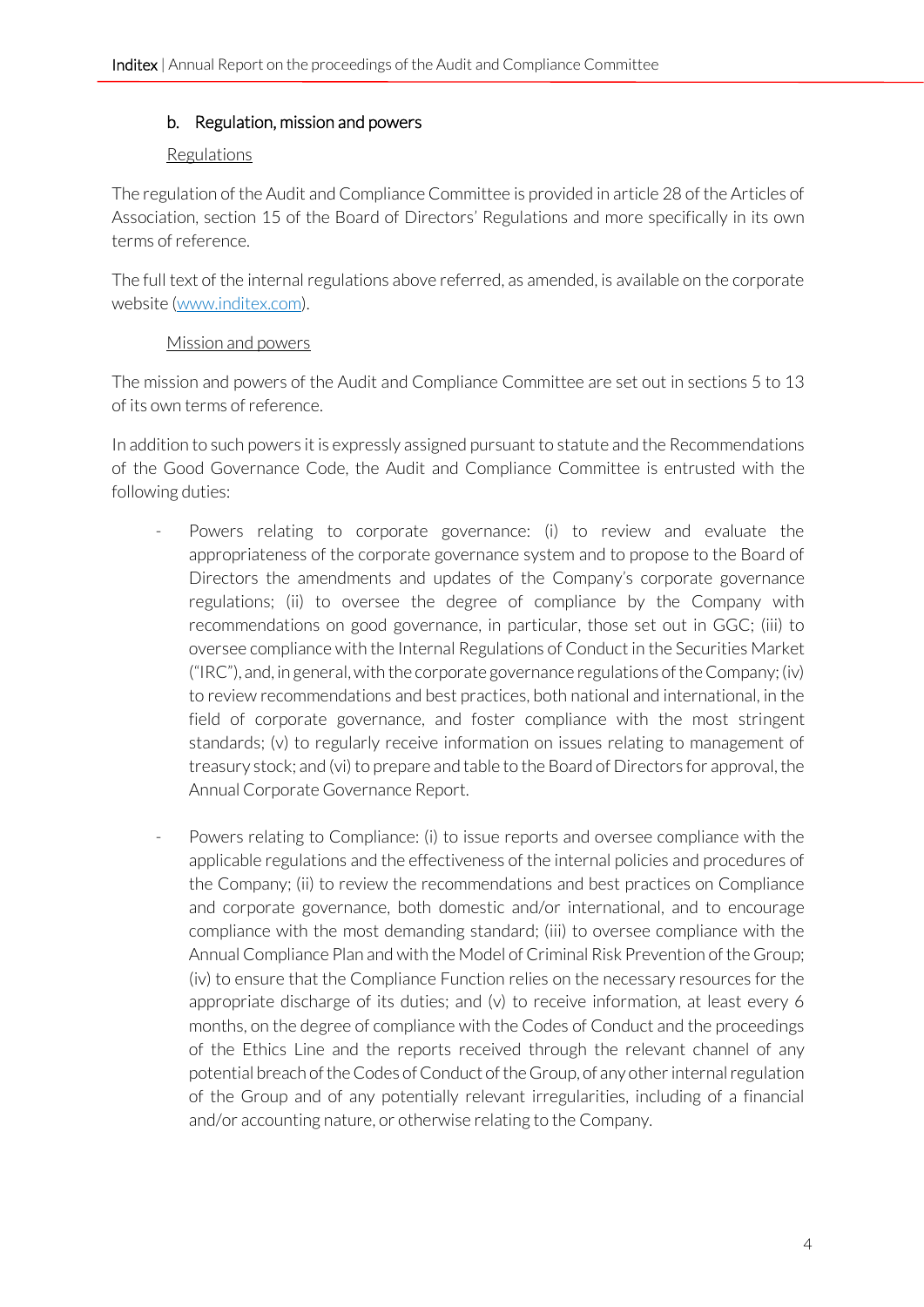- Powers relating to tax issues: (I) to receive from the head of tax issues of the Company prior to the statement of the annual accounts and the filing of the Corporate Tax return, information on tax criteria followed by the Company during the financial year, and on the degree of compliance with the Code on Good Tax Practices; and (ii) to apprise the Board of Directors of the tax policies applied and, in the case of transactions or matters which must be referred to the Board of Directors for approval, of the tax consequences thereof, when they represent a relevant factor.
- Other powers entrusted to the Audit and Compliance Committee: (I) to oversee in coordination with the Sustainability Committee, where applicable and with regard to issues under its purview, the strategy of communication and relations with shareholders, including small and medium shareholders, investors, proxy advisors and other stakeholders as well as the effective application of the Policy on Disclosure of Economic-Financial, Non-Financial and Corporate Information, and encourage its enhancement; (ii) to oversee and evaluate the process of interaction with the different stakeholders of the company as regards issues under its purview; and (iii) to exercise when the Committee so decides all the duties inherent in audit committees from time to time provided in applicable laws, as regards such Group companies that are deemed to be public-interest entities (as defined by applicable regulations) provided that such companies are directly or indirectly wholly-owned by the Company and the administration thereof is not vested in a board of directors.

To perform such duties, the Committee is entitled to (I) receive on a regular basis reports from the Management or from the supervising areas, on the proceedings of risk management systems established, as well as on the results of the tests carried out by internal auditors relating to the same, and on any significant internal control weakness detected by external auditors; (ii) regularly assess the effectiveness of alert mechanisms in place within the Company; and (iii) meet with the heads of business units at least once a year, and whenever the committee deems it appropriate, for the purposes of reporting to the committee on trends of business and risks associated with the respective areas under their remit.

Last, the Committee must ensure that risks are kept and managed within the accepted levels of risk tolerance, assessing the most significant financial and non-financial risks at least on an annual basis, and promote a corporate culture wherein risk is a factor upon decision-making at all levels of the Company and its Group.

# <span id="page-4-0"></span>c. Composition

## <span id="page-4-1"></span>i. Structure

Pursuant to the provisions of article 28 of the Articles of Association, section 14 of the Audit and Compliance Committee's Regulations and section 15 of the Board of Directors' Regulations, the Audit and Compliance Committee shall be made up of a minimum of 3 and a maximum of 7 nonexecutive directors appointed by the board of directors.

Members of the Audit and Compliance Committee will be in office for a 4-year term, being eligible for re-election upon expiry of such term. The Chair of the Audit and Compliance Committee, who needs to be an independent director, is elected by the Board of Directors for a maximum 4-year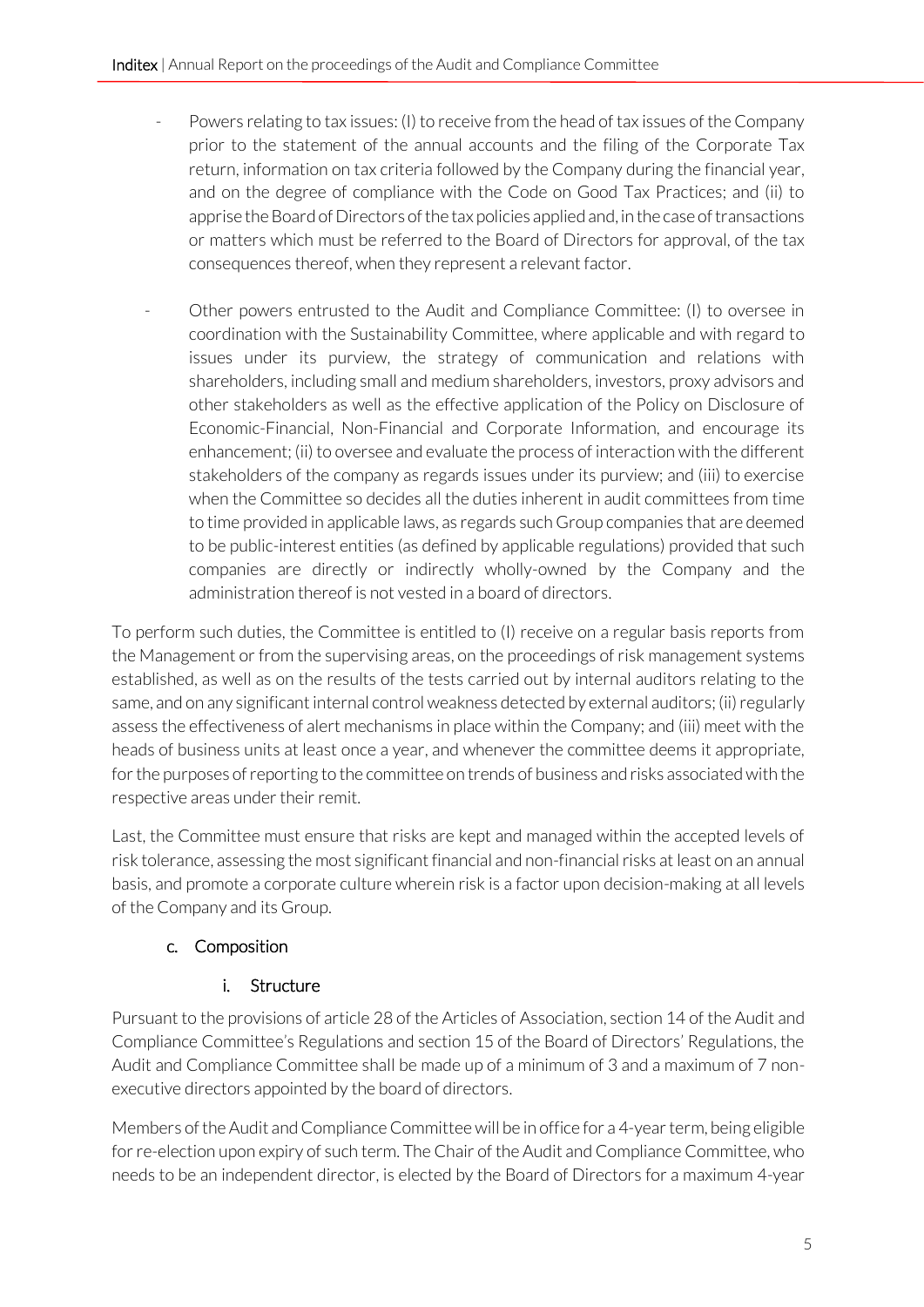term, upon expiry of which he/she shall be replaced. He/she may be re-elected after expiry of one year of the date of his/her removal.

With regard to the composition of the Audit and Compliance Committee, the re-election of Mr José Arnau Sierra to the board of directors as non-executive proprietary director was approved at the Annual General Meeting held on 13 July 2021, after favourable report of the Nomination Committee.

As provided in section 23.2 of the Board of Directors' Regulations, his re-election entailed his continuing sitting on the Audit and Compliance Committee.

Consequently, the composition of the Audit and Compliance Committee as at 31 January 2022 is as follows:

| Name                                                  | Position           | Directorship type            | Date of first<br>appointment |
|-------------------------------------------------------|--------------------|------------------------------|------------------------------|
| Ms Pilar López Álvarez                                | Chair:             | Non-executive<br>independent | 17-07-20181                  |
| Bns.<br>Denise<br>Patricia<br>Kingsmill               | Ordinary<br>member | Non-executive<br>independent | 19-07-2016                   |
| Ms Anne Lange                                         | Ordinary<br>member | Non-executive<br>independent | 10-12-2019                   |
| Mr José Luis Durán Schulz                             | Ordinary<br>member | Non-executive<br>independent | 14-07-2015                   |
| Mr. José Arnau Sierra                                 | Ordinary<br>member | Non-executive proprietary    | 17-07-2012                   |
| Rodrigo<br>Echenique<br>Mr<br>Gordillo                | Ordinary<br>member | Non-executive<br>independent | 15-07-2014                   |
| <b>Emilio</b><br>Saracho<br>Mr<br>Rodríguez de Torres | Ordinary<br>member | Non-executive<br>independent | 13-07-2010                   |

As for the Secretary of the Committee, the board of directors acknowledged in the meeting held on 9 March 2021 the resignation tendered by Mr Antonio Abril Abadín, who stepped down as General Counsel and Secretary of the board and its committees, and approved, following a favourable report of the Nomination Committee, the appointment of Mr Óscar García Maceiras as new General Counsel and Secretary of the board and its committees.

At a later stage, the board of directors resolved in the meeting held on 29 November 2021, to appoint Mr Javier Monteoliva Díaz as General Counsel and Secretary of the board and its

 $1$  Date of first appointment of Ms López as ordinary member of the Audit and Compliance Committee. She was appointed as chair of the committee on 14 July 2020.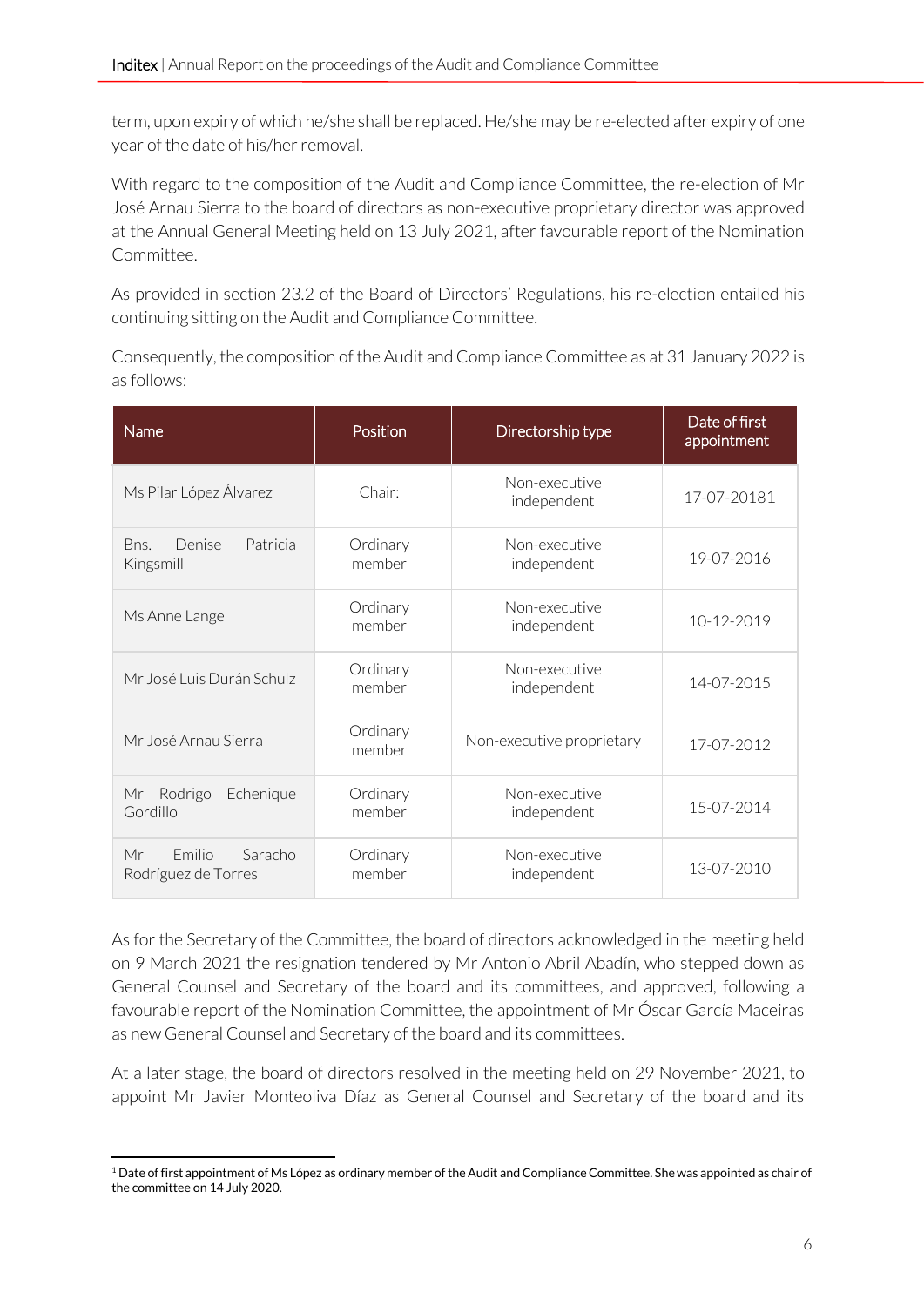committees, replacing Mr García, whose resignation to the position was also acknowledged in such meeting.

#### <span id="page-6-0"></span>ii. Diversity

Pursuant to the provisions of the Audit and Compliance Committee's Regulations, the majority of members sitting on the Committee shall be independent directors, appointed, as a whole, and in particular, its Chair, taking into account their knowledge and experience on accounting, audit, internal control or risks management matters, both financial and non-financial, as well as industryspecific knowledge. Additionally, at least one of them shall be appointed taking into account their knowledge, skills and experience in the matter of information technology.

In terms of gender diversity and directorship type, the composition of the Audit and Compliance Committee as at 31 January 2022 is shown in the graphs below:



Below is an overview of the experience, background and merits of members of the Audit and Compliance Committee:

- Ms López has extensive experience in management of companies in the financial sector, in particular new technologies and IT services companies in different geographical markets, where she has held positions relating to enterprise risk management, financial oversight and corporate strategy.
- Bns. Denise Patricia Kingsmill has legal training, namely in the field of labour law and competition, having advised also in relation to remuneration schemes. Additionally, she has broad experience managing and serving as an executive director of various boards of a number of international companies of different sectors, and also has background and experience in fashion and design. Her public work, in particular in the field of social action and equality, is noteworthy.
- Ms Lange is a graduate of *Institut d'Études Politiques and of École Nationale d'Administration* (ENA) and has a long career and extensive and proven experience in business management and strategy of companies in the sector of technological innovation and digital transformation. She has broad experience holding C-level positions and serving on boards of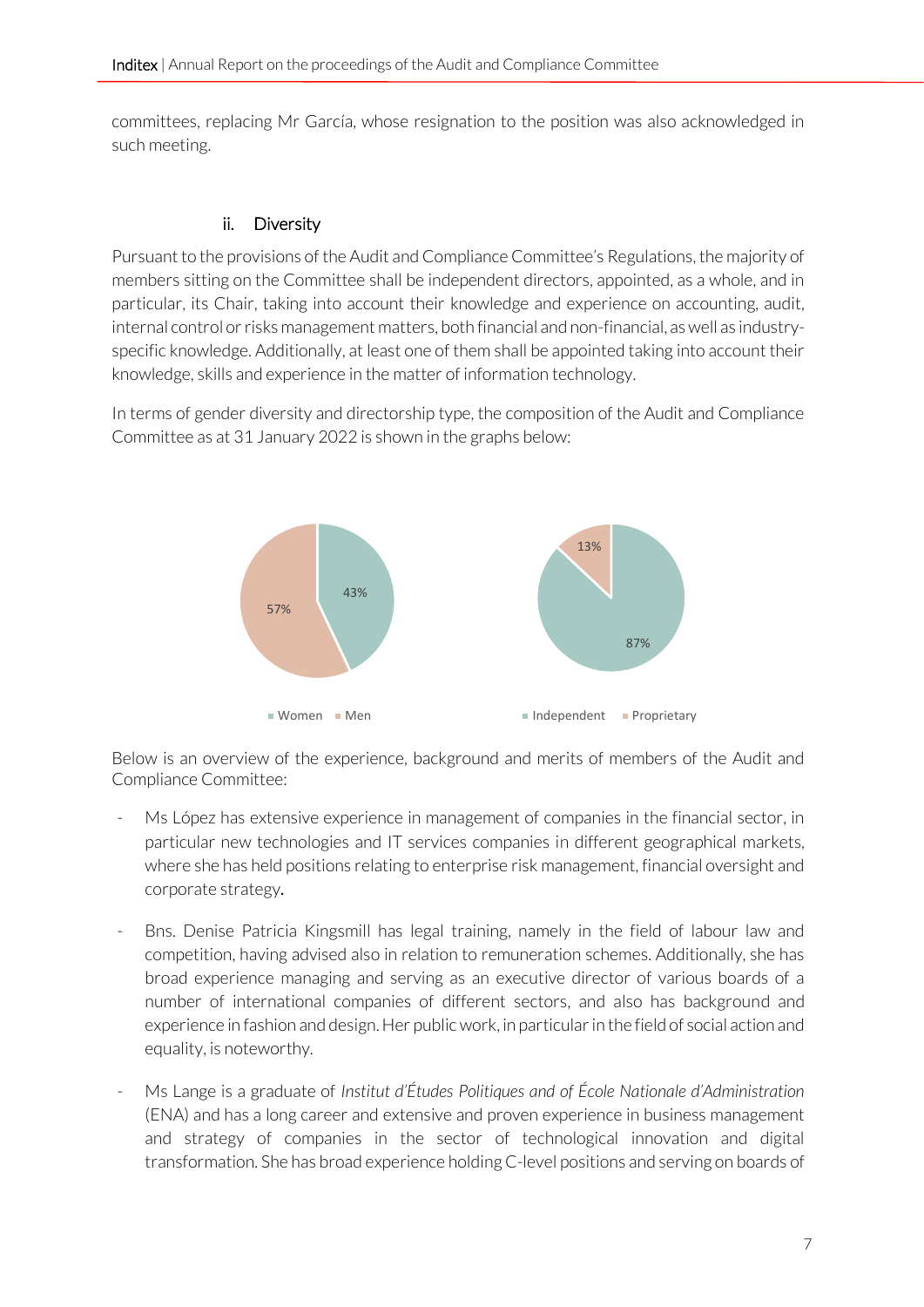international entities of different sectors. Her experience in the public sector is also noteworthy.

- Mr Durán has a profound knowledge of the retail sector, both in fast-moving consumer goods and in niche brands. He has spent his career mainly in the field of financial management and executive decision-making. Mr Durán has a large background in audit, construction and application of accounting regulations and risk management. He has also served on other committees with corporate governance duties.
- Mr Echenique has legal training and is a State Lawyer, currently on leave. His career spans the management and executive leadership of companies mainly in the banking sector. He also has extensive experience as company director in a large number of companies in different sectors.
- Mr Saracho is a highly experienced expert in the financial sector, both at domestic and international level. He has a sound knowledge of topics relating to business management and administration in highly performant companies, statement and review of financial statements, risk management, and construction and application of accounting standards.
- Mr Arnau is a State Tax Inspector currently on leave, and his area of expertise includes tax and financial advice, both in the public and the private sector. Furthermore, he has had a long career at the Inditex Group, where he headed the Tax Department, having also held different positions in the companies of Pontegadea Group, of which he has been the chief executive since 2001.

The CV of all the members of the Audit and Compliance Committee, with full information about their profile, experience and knowledge, is available on the corporate website [\(www.inditex.com\)](http://www.inditex.com/).

## <span id="page-7-0"></span>3. Proceedings and Activities of the Audit and Compliance Committee: meetings held, business transacted, reports and attendees

## a. Proceedings

<span id="page-7-1"></span>The Committee shall meet, at least on a quarterly basis, for the purposes of reviewing the periodic financial information to be submitted to the stock exchange authorities as well as the information that the Board of Directors must approve and include as part of its annual public documentation. Likewise, it shall meet each time that its Chair calls it. The Chair shall call the Audit and Compliance Committee whenever the Board of Directors or its Chairman would request the issue of a report or the submission of motions and, at any rate, whenever it is appropriate for the successful performance of its functions.

The Chair may also arrange other communication channels, preparatory working meetings ahead of Committee meetings, or one-off meetings on specific topics besides the formal ones.

Ordinary meetings shall be called by letter, fax, telegram or e-mail and the meeting notice shall be signed by the Chair or the Secretary. A quorum for committee meetings shall be declared when at least half plus one of its members, present or represented are in attendance. The committee may also pass resolutions in writing, without holding a meeting, pursuant to statutory provisions.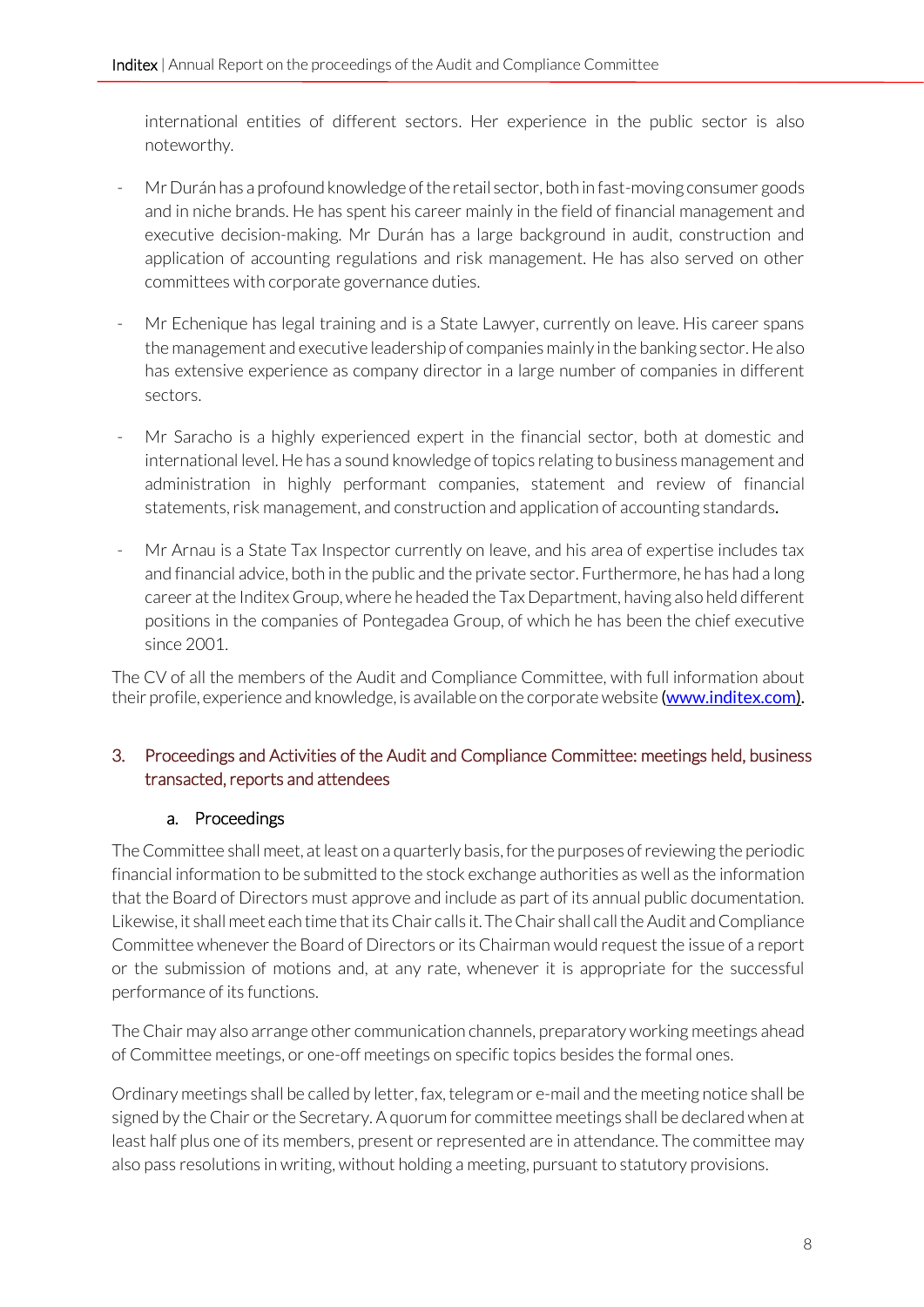Committee meetings may be held via videoconference or conference call, or any other equivalent system allowing to recognize and identify attendees, for them to communicate, speak and cast vote, all of it in real time. Likewise, for the purposes of making the appropriate arrangements that ensure the achievement of the objectives effectively sought, the committee shall prepare an annual working plan, which shall include, at least, the specific objectives for the financial year and an annual schedule of ordinary meetings. In addition, the committee may rely on external advisors to properly carry out its duties.

The Committee may call executive directors, members of Management and any employee of the Company, who shall be bound to attend its meetings and provide it with assistance and access to the information available to them when the Committee so requests. The Committee may also request the presence at its meetings of the Company's statutory auditor. The deliberations and resolutions passed by the committee are written up in the relevant minutes of the meeting, drawn up by the Secretary of the Committee.

## b. Activities: meetings held, business transacted, reports and attendees

<span id="page-8-0"></span>The Audit and Compliance Committee held 5 meetings in 2021.

Directors' attendance rate, whether in person, or by proxy, at the meetings held in 2021 stands at 100%.

The average duration of committee meetings has been of approximately 4 hours, and its members allocated enough time for consideration and review of agenda items.

Attached hereto as Appendix I is the schedule of meetings held and business transacted by the Audit and Compliance Committee from 1 February 2021 through 31 January 2022.

# <span id="page-8-1"></span>4. Main action lines

The main proceedings of the Audit and Compliance Committee in the year in furtherance of the responsibilities it has been entrusted with pursuant to the applicable regulations, above referred, are addressed below:

#### <span id="page-8-2"></span>A. Proceedings relating to the supervision of the process to draw up and release the periodic financial information, annual accounts, auditor's report and Statement on Non-Financial Information

Preparation of financial and non-financial information

The Audit and Compliance Committee reviews Inditex's economic and financial information before it is approved by the board of directors.

To do so, prior to the stating of the quarterly, half-yearly or annual financial statements, the Audit and Compliance Committee also meets with the Company's Management to review, among other things, the enforcement of the accounting principles and the estimates made upon stating the financial statements.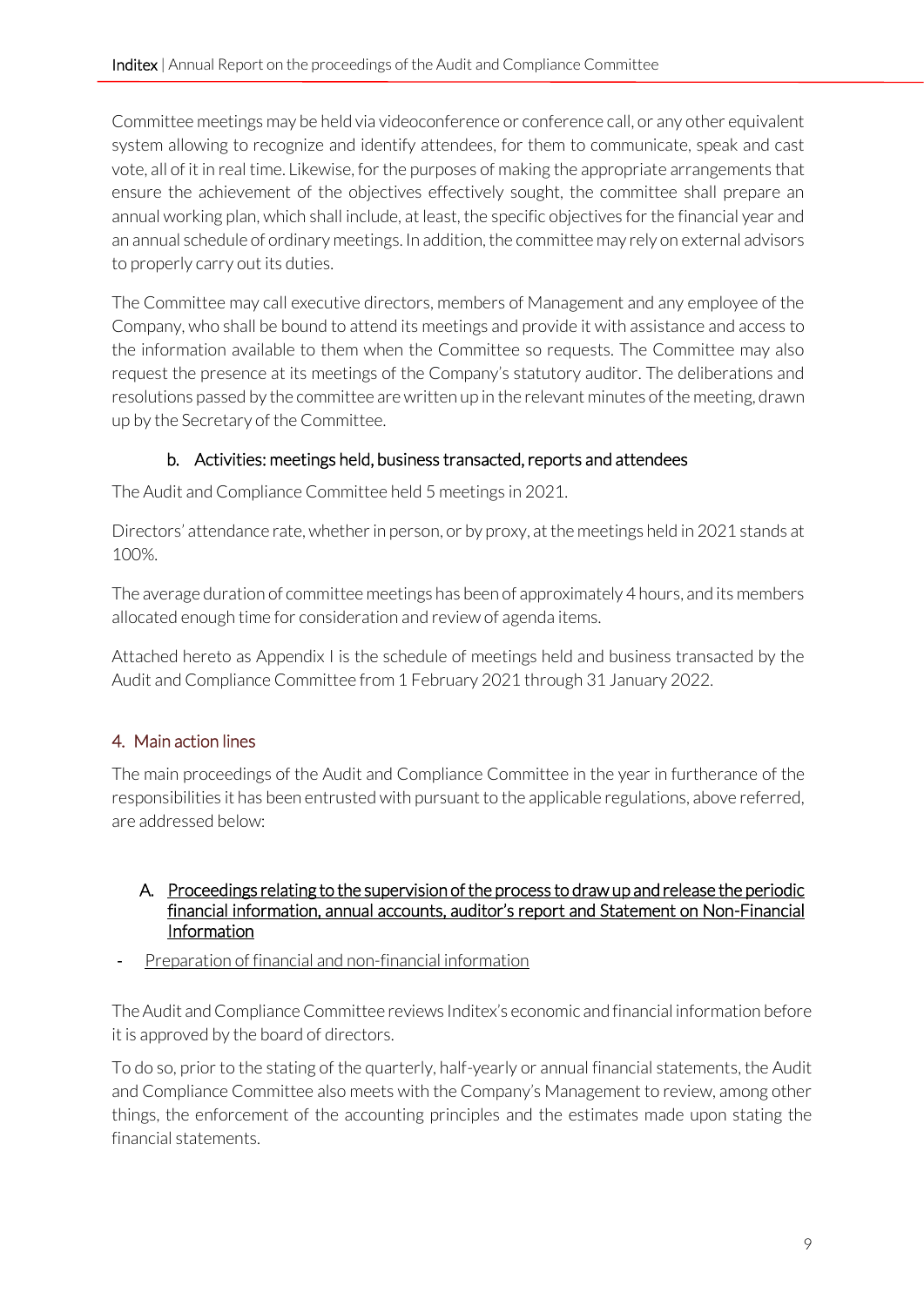Additionally, the committee, which is entirely made up of non-executive directors, meets with the external auditor for the purposes of reviewing the Company's annual accounts and certain periodic financial information, ensuring compliance with statutory requirements, the appropriate delimitation of the consolidation perimeter and the appropriate use of generally accepted accounting principles upon stating the annual accounts.

The Audit and Compliance Committee reviewed on 8 March 2021 the annual accounts and the directors' report, both consolidated and individual, as well as the auditor's report for FY2020. The Committee verified that an unqualified auditor's report was issued. In that same meeting, in the exercise of the oversight duties inherent in audit committees assumed in respect of Zara España, S.A. ("Zara España"), a wholly-owned subsidiary, the Committee reviewed the results and the Annual Financial Report, comprising the individual annual accounts and directors' reports for FY2020.

Likewise, the Audit and Compliance Committee reviewed the quarterly results for 2021 and the relevant Results Releases and Press Releases in the meetings held on 7 June (1Q), 13 September (1H) and 13 December 2021 (3Q). Such results – and the respective Results Releases and Press Releases – were provided by the board of directors to the market and its supervisory bodies on a quarterly basis pursuant to the Periodic Public Information (PPI) format.

## Statement on Non-financial Information

The committee gave a favourable report to the consolidated Statement on Non-financial Information (SNFI) of the Inditex Group for 2020 in the meeting held on 8 March 2020.

The SNFI was prepared in accordance with the provisions of applicable commercial regulations, following the criteria laid down in Global Reporting Initiative (GRI) standards, in particular in GRI 101: Foundation 2016, selected pursuant to the table of required contents provided in Act 11/2018.

It was subject to an independent review by an external facilitator and the Audit and Compliance Committee verified that it was unqualified. The SNFI was an integral part of the Annual Report for 2020.

## Report on the Internal Control over Financial Reporting System (ICFR)

The committee oversaw the effectiveness of the Internal Control over Financial Reporting System (ICFR). This is accounted for in section F of the 2020 Annual Corporate Governance Report approved on 8 March 20210. The Company's ICFR has been verified by the statutory auditor, who issued an unqualified report.

## <span id="page-9-0"></span>B. Powers relating to statutory auditors

#### Overseeing the process to select and appoint the external auditor

The audit tender process to select the new statutory auditor was completed in 2020. In the meeting held on 11 December 2020, the Audit and Compliance Committee resolved to submit to the Board of Directors the motion on the appointment of E&Y, S.L. to be the new statutory auditor of the Company and its Group for FY2022, 2023 and 2024.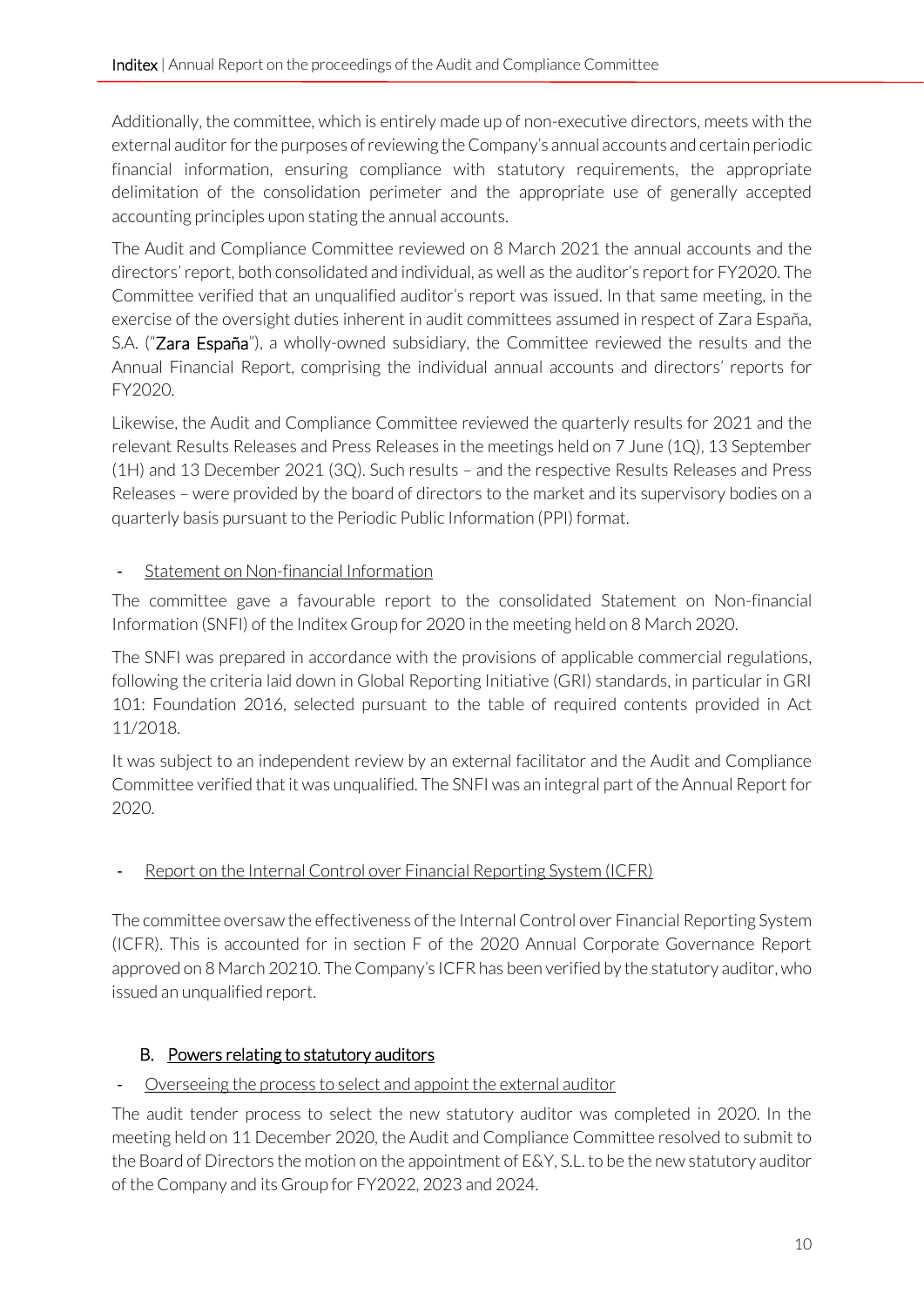Pursuant to applicable audit laws, the audit firm charged with performing the mandatory audit of a public interest entity will not be able to provide to the audited entity, its parent company or controlled entities certain prohibited non-audit services in the year before the beginning of the statutory audit, i.e., between 1 February 2021 and 31 January 2022. Consequently, in 2021 both the Internal Audit Function and the external auditor have apprised the committee of the transition of the various services.

- Overseeing the effectiveness of the statutory audit and fulfilment of the audit engagement

The audit conducted in 2020 was reviewed by the Audit and Compliance Committee in the meeting held on 8 March 2021, which was attended by the external auditor via conference call.

The external auditor audited the consolidated financial statements of the Group as at 31 January 2021 as well as the individual financial statements of certain Group companies, also as at 31 January 2021. Likewise, the information about individual accounts of Zara España was included in the audit scope. An unqualified report was issued.

External auditors have also carried out the limited review of the consolidated financial statements for 1Q2021 and 3Q2021, which was accounted for in the meetings held on 7 June and 13 December 2021, respectively. External auditors were also in attendance in the meeting held on 13 December 2021 to address the audit plan for the year

They were also in attendance at the meeting held by the Audit and Compliance Committee on 13 September 2021 to account for the limited review of interim condensed consolidated financial statements of Industria de Diseño Textil, S.A. and subsidiaries.

.

## - Establishing the independence of Statutory Auditor.

Pursuant to the provisions of the Procedure to Contract an Auditor for the Provision of Non-audit Services approved by the Committee on 18 July 2016 and amended in part on 14 March 2022 (inter alia, to change its scope, having become a Policy), the Audit and Compliance Committee evaluated and approved in the meetings held on 8 March, 7 June, 13 September and 13 December 2021 the engagement by the Company, Group companies and Zara España, of non-audit services from external auditors.

Meanwhile, on 8 March 2021, the committee approved the report on the independence of the external auditor of the Company and of Zara España, which also addressed the issue of the provision of non-audit services.

Pursuant to Recommendation 6 GGC, the report on the independence of the external auditor from the Company was made available to the shareholders on the corporate website at the time the Annual General Meeting was called.

In the meeting held on 8 March 2021, having established that independence requirements are met, and having assessed the degree of fulfilment of the audit engagement, the audit findings, and the terms of the contracts entered into with auditors to perform non-audit services other than those covered in the audit engagement, the Audit and Compliance Committee gave a favourable report to the re-election of statutory auditors, to be approved by the board of directors and subsequently submitted to the Annual General Meeting.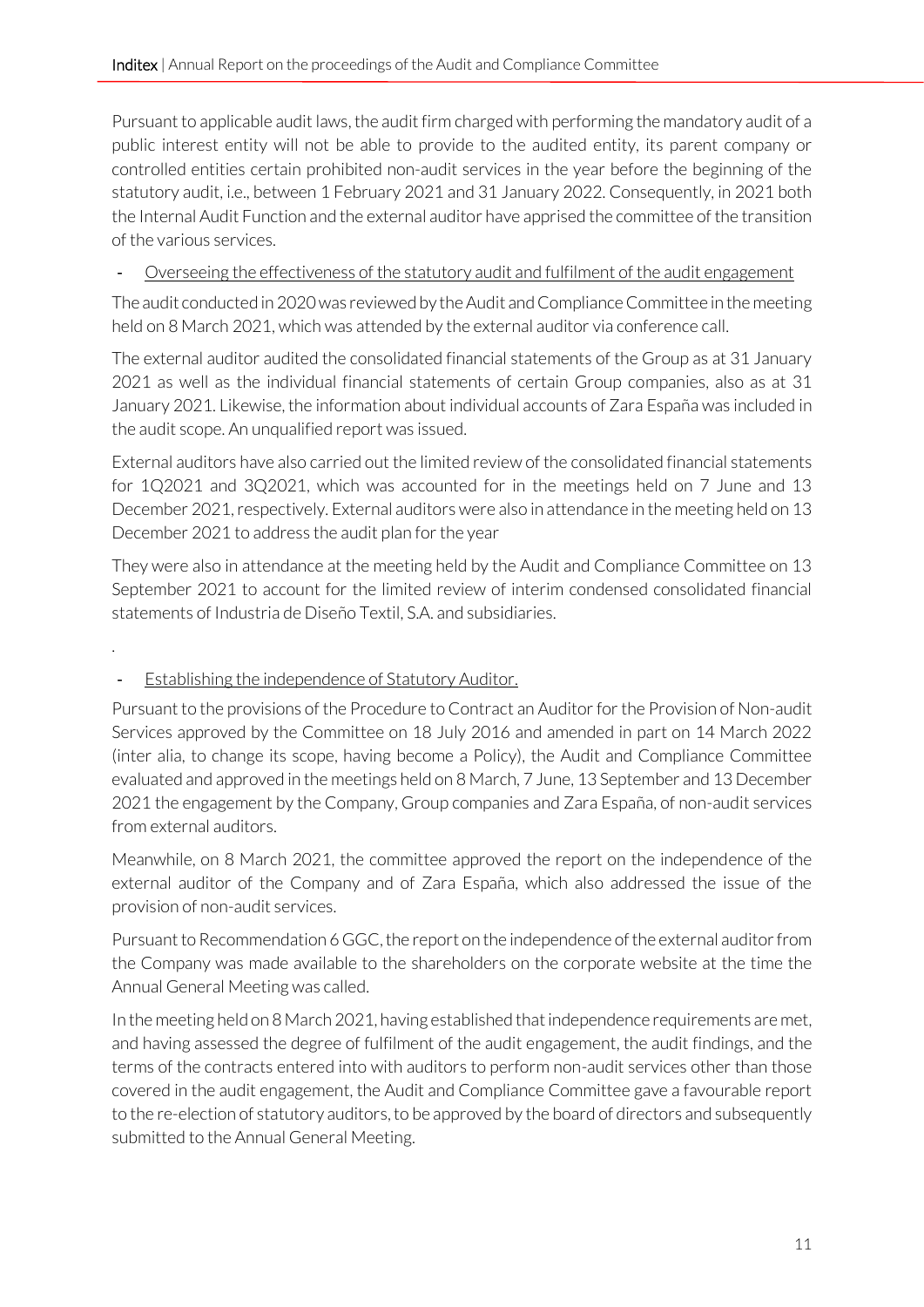#### C. Powers relating to the Internal Audit function

<span id="page-11-0"></span>The Chief Audit Officer attended all the meetings of the Audit and Compliance Committee held in 2021 and took an active part therein.

A number of issues that fall under the purview of the committee were addressed in such meetings. The committee oversaw the work plan of the Internal Audit Department (progress report of the projects and review of the follow-up on the most critical recommendations, both of operational, financial, compliance and systems audits currently in progress), and approved its budget and its activities report. In particular:

- In the meeting held on 8 March 2021: (i) it acknowledged the assignments carried out by Internal Audit in 4Q2021 and the Annual Activities Report of internal Audit for 2020; (ii) it approved the Internal Audit Plan and the budget for 2021, in accordance with Recommendations 41 & 42 GGC; and (iii) it gave a favourable report to the external audit fees for 2020, the external audit budget for 2021 and the fees for non-audit services provided to the company and its Group.
- In the meeting held on 7 June 2021, it acknowledged the work done by Internal Audit in 1Q2021, in particular, with regard to the auditor rotation process, the follow-up on incompatible services and the estimated timeline.
- In the meeting held on 13 September: (i) it acknowledged the work done by Internal Audit in 2Q2021; and (ii) it resolved to update the Internal Audit Plan for 2021 in line with the outcome of the re-evaluation of risks.
- Last, in the meeting held on 13 December, it acknowledged the work done by Internal Audit in 3Q2021, in particular with regard to the auditor rotation process, the coordination of the kick-off meetings to learn the main processes.

## D. Powers relating to Compliance

<span id="page-11-1"></span>- Overseeing the Model of Criminal Risk Prevention: review of the reports issued by the Committee of Ethics

The Committee reviewed and approved the Annual Report of the Committee of Ethics for 2020 in the meeting held on 8 March 2021 and the Half-yearly Report for 2021 first half, in the meeting held on 13 September 2021. Likewise in the meeting held on 8 March 2021 it acknowledged the Report on the Model of Criminal Risk Prevention for 2020 and in the meeting held on 13 September 2021 the half-yearly Report on such Model. Such reports review, among other things, the enforcement of the Code of Conduct and Responsible Practices and the Code of Conduct for Manufacturers and Suppliers, with a description of the cases seen by the Committee of Ethics, the proceedings carried out and the resolutions issued; the outcome of the supervision of the Model of Criminal Risk and proceedings to implement the Corporate Compliance System at domestic and international level (circulation and communication of the Corporate Compliance System, proceedings regarding the acceptance of the Code of Conduct and Responsible Practices and training on Corporate Compliance).

The committee also acknowledged the main proceedings carried out by the Committee of Ethics as regards the Ethics Line in the meetings held on 7 June and 13 December 2021.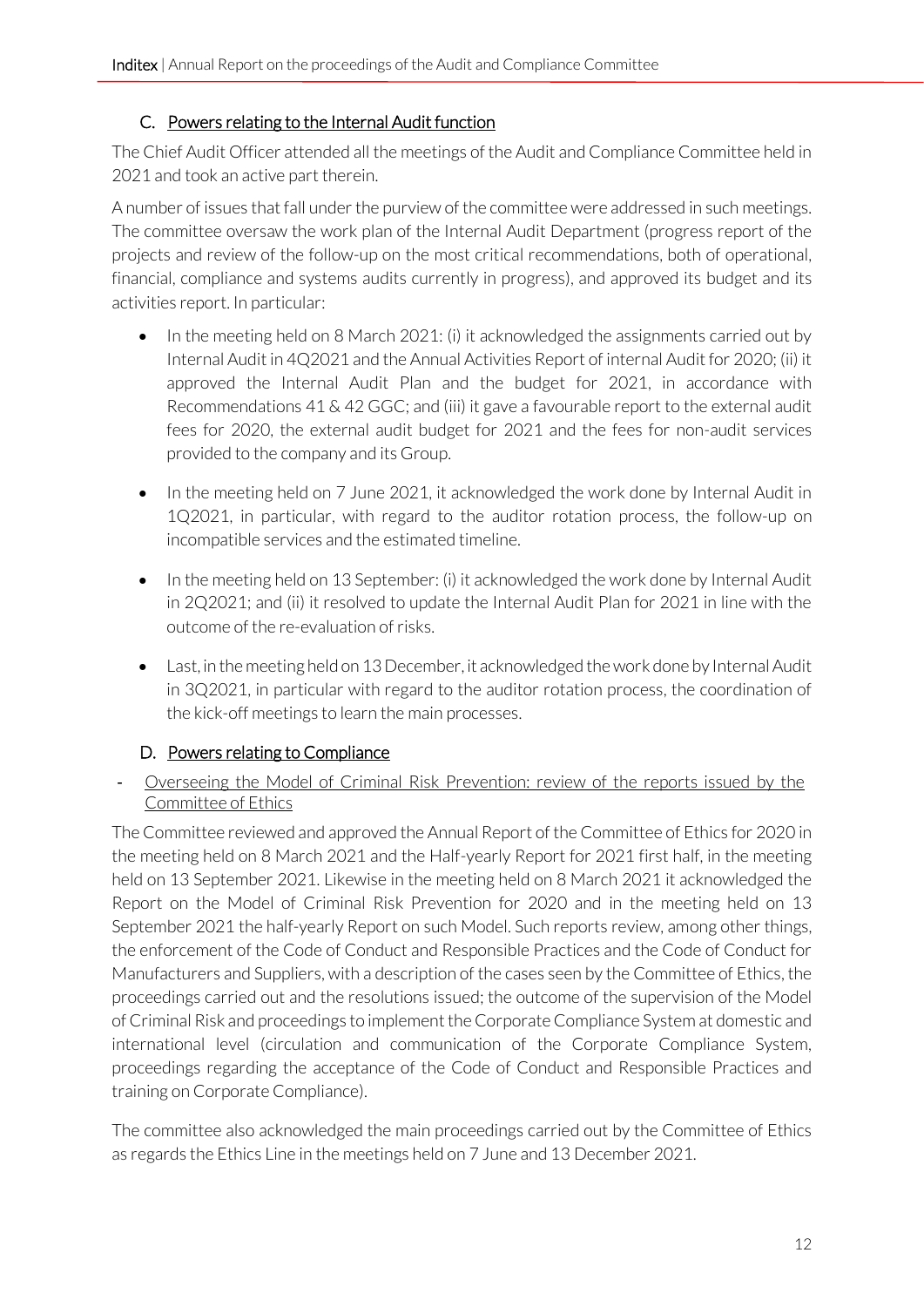Last, the committee acknowledged in the meeting held on 13 September 2021 the implementation of the Model of Criminal Risk Prevention in Mexico.

#### - Overseeing the Compliance function.

In the meeting held on 8 March 2021, the committee approved the strategic action lines of the Compliance Function and its budget for 2021.

Likewise, in the meetings held on 7 March and 13 September 2021, it acknowledged the 2020 Annual Compliance Report and the half- yearly report for 2021 first half, respectively.

The committee further acknowledged the main proceedings of the Compliance Function in the meetings held on 7 June and 13 December 2021.

## Corporate policies

In the meeting held on 7 June 2021, the committee gave a favourable report to the Corporate Security Policy, which was subsequently approved by the board of directors in the meeting held on the following day.

#### <span id="page-12-0"></span>E. Proceedings in the field of oversight and evaluation of the Enterprise Risk Management Function

The Audit and Compliance Committee is responsible for verifying the level of risk tolerance and its limits, at least by means of an annual review and periodic reports on the degree of compliance with the Enterprise Risk Management Policy, to be raised to the board. Its main proceedings in the field in the year were:

#### Risks Map

In the meeting held on 13 December 2021 the Head of the ERM Department apprised the committee of the main risks affecting business development and the control measures established to manage and monitor such risks. The committee gave a favourable report to the update of the 2021 Risks Map, with special mention of the climate change risk.

## Evaluation of other risks

Pursuant to sections 5.3(i) of the Audit and Compliance Committee's Regulations, and the provisions of the Enterprise Risk Management Policy, the evaluation of any question regarding "*financial and non-financial risks (including operational, technological, legal, social, environmental, political and reputational risks or those related to corruption*)" is part of the Committee's duty to oversee the effectiveness of risk control systems)."

Likewise, pursuant to section 9(h) of the above referred set of rules, the Audit and Compliance Committee may "*meet with the heads of business units at least once a year, and whenever the Committee deems it appropriate, for the purposes of reporting to the Committee on trends of business and risks associated with the respective areas under their purview*".

Considering the foregoing, the Committee has encouraged attendance of company's officers, supervisors and heads of control areas at its meetings, to keep abreast of the operation of the risk management systems established and the findings reached. In particular, with regard to:

## Financial risks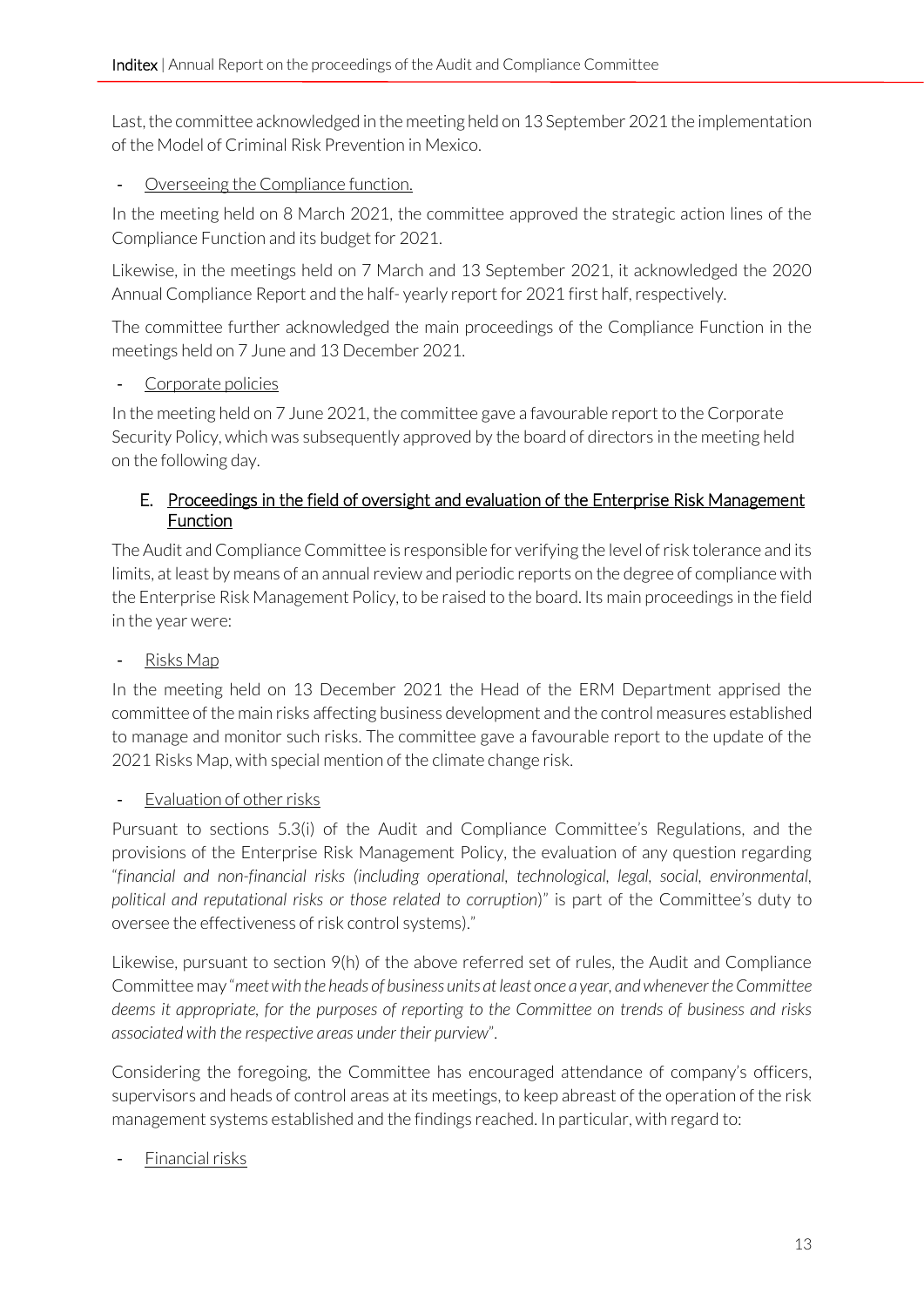In the meeting held on 13 September 2021, the Head of the ERM Department and the Head of Financial Risk Management reported on the main financial risks of the Group, in particular the foreign exchange risk.

Report on Tax Policies

Pursuant to the Company's Tax Policy, the committee acknowledged in the meeting held on 8 March 2021 the tax policies followed in 2020.

- Information Security

In the meeting held on 8 March 2021, the committee acknowledged the findings of the review of the Group's cybersecurity maturity level. External auditors were in attendance via conference call.

In that same meeting, the committee acknowledged:(i) the main events of interest noted by the Information Security Committee in 2H2020; (ii) the most relevant projects and initiatives of the Information Security Department; and (iii) the Plan for FY2021.

On the other hand, in the meeting held on 13 September 2021, the committee acknowledged: (i) the main events of interest noted by the Information Security Committee in 1H2021.

#### Report of the Data Protection Officer (DPO)

In the meeting held on 13 September 2021, the committee acknowledged the report of the DPO, which identified, inter alia: (i) the most relevant initiatives carried out by the area; and, (ii) the current strategy and main action lines.

**Technology** 

The committee acknowledged in the meeting held on 8 March 2021 the outcome of the analysis carried out by the statutory auditor regarding technical incidents.

Likewise, in the meeting held on 13 September 2021, the committee acknowledged the presentation given by the Chief Data Officer, the Head of the Organization and Processes Area and the Chief Analytics Officer on the Update on the Group's Data Transformation Plan.

## The corporate strategy

As a general rule, the board of directors delegates the management of the day-to-day business and the conduct of its strategy to the management team, focusing on carrying out its general oversight duty and exercising its non-delegable powers, pursuant to statute, the Articles of Association and its own set of rules.

Within the scope of its powers relating to enterprise risk management, both financial and nonfinancial, the Audit and Compliance Committee will be regularly updated by the Management and the heads of business units who will attend its meetings for the purposes of reporting to the committee on trends of business and risks associated with the respective areas under their purview.

In this regard, the committee acknowledged in the meetings held on 8 June 2021 and 13 September 2021 the presentations given by brand managers and country managers of the main subsidiaries of the Group on business evolution in their respective markets, against the backdrop of the global pandemic of coronavirus disease.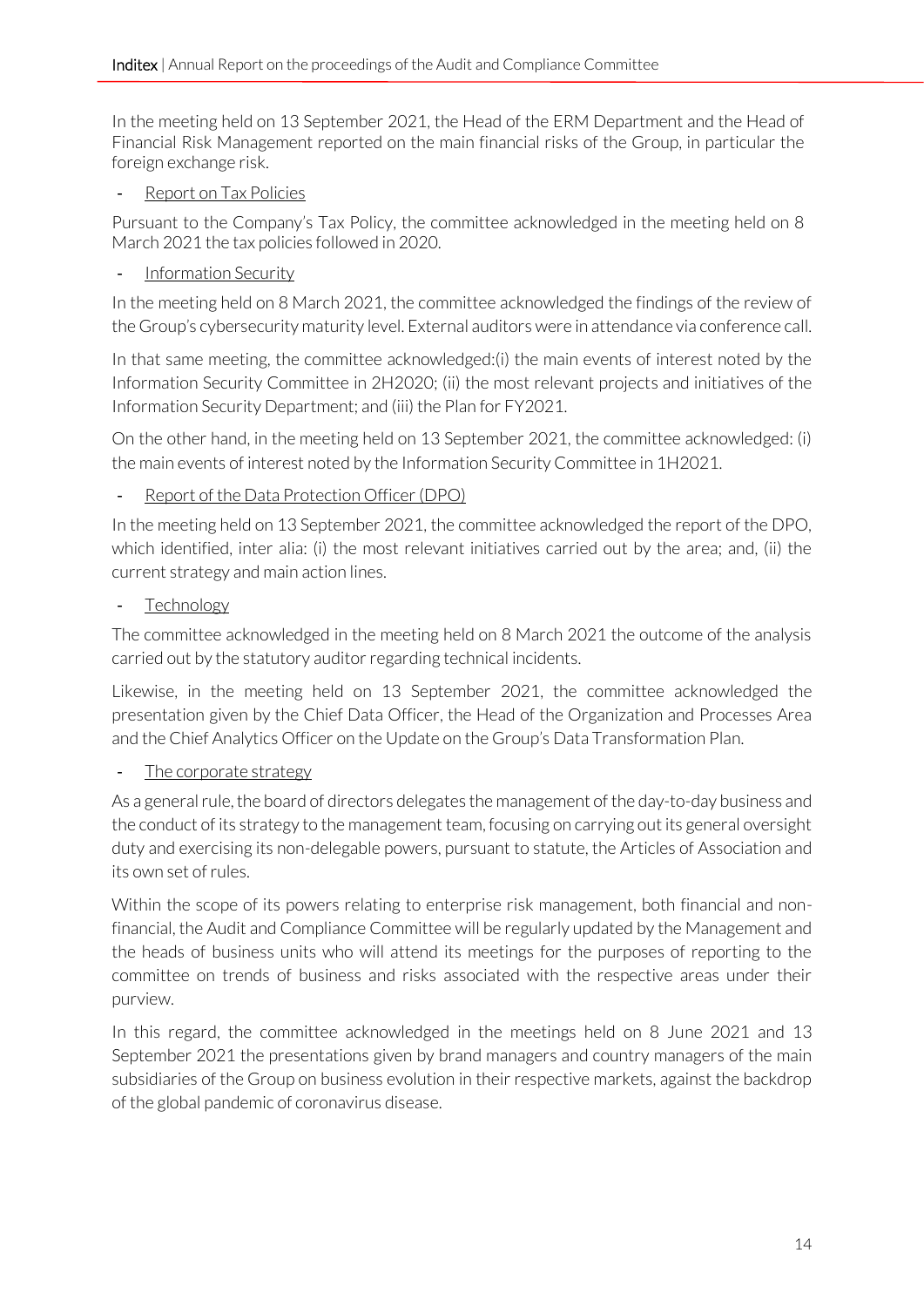#### F. Powers relating to Corporate Governance

<span id="page-14-0"></span>The most relevant proceedings of the committee in 2021 regarding observance of statutory and good governance requirements have been:

#### - Annual Corporate Governance Report

The Audit and Compliance Committee approved on 8 March 2021 the 2020 Annual Corporate Governance Report filed in free format, in accordance with CNMV's Circular 5/2013, accompanied by the relevant Statistical Appendix laid down in such Circular.

The committee submitted the Annual Corporate Governance Report to the board of directors which approved it on 9 March 2021, and subsequently sent it to the CNMV as other relevant information. It is available on CNMV's website.

#### Review of the reports of the Compliance Supervisory Board and the Compliance Office

The Audit and Compliance Committee reviewed in the meetings held on 8 March and 13 September 2021 the half-yearly reports drawn up by the Compliance Office and the Compliance Supervisory Board on (i) the enforcement of the Internal Regulations of Conduct; (ii) the measures taken to promote knowledge and ensure compliance with the provisions of the IRC; and, (iii) the approval of the new parameters to be considered to issue the new list of persons subject to the IRC.

#### - Amendment to internal regulations

In 2021 almost all the amendments to Inditex's internal regulations on corporate governance were made to bring their language into line with the regulatory development which came into force since the last Annual General Meeting, i.e, the reform introduced by Act 5/2021.

In particular, the committee gave a favourable report to the following motions on the amendment or approval of internal regulations:

- In the meeting held on 7 June 2021:
	- The proposal to amend the Articles of Association to align its language with the regulatory development introduced by Act 5/2021 and with the relevant amendments made to the Board of Directors' Regulations and the terms of reference of the Audit and Compliance, Nomination and Sustainability Committees throughout 2020, to align their language with the partial review of GGC approved by CNMV's board on 25 June 2020.
	- The proposal to amend the Regulations of the General Meeting of Shareholders to align its language with the regulatory development made by Act 5/2021. In particular, particular, the possibility of holding virtual-only general meetings, in accordance with the provisions of recently added section 182bis LSC was covered.
	- The proposal to amend the terms of reference of the Board of Directors and the Audit and Compliance Committee, to align their provisions with the regulatory development created by Act 5/2021.
- In the meeting held on 13 September 2021: the motion on the amendment to the Internal Regulations of Conduct in the Securities Markets, to align its language with the reorganization and changes made to the Compliance Supervisory Board (formerly known as the "Code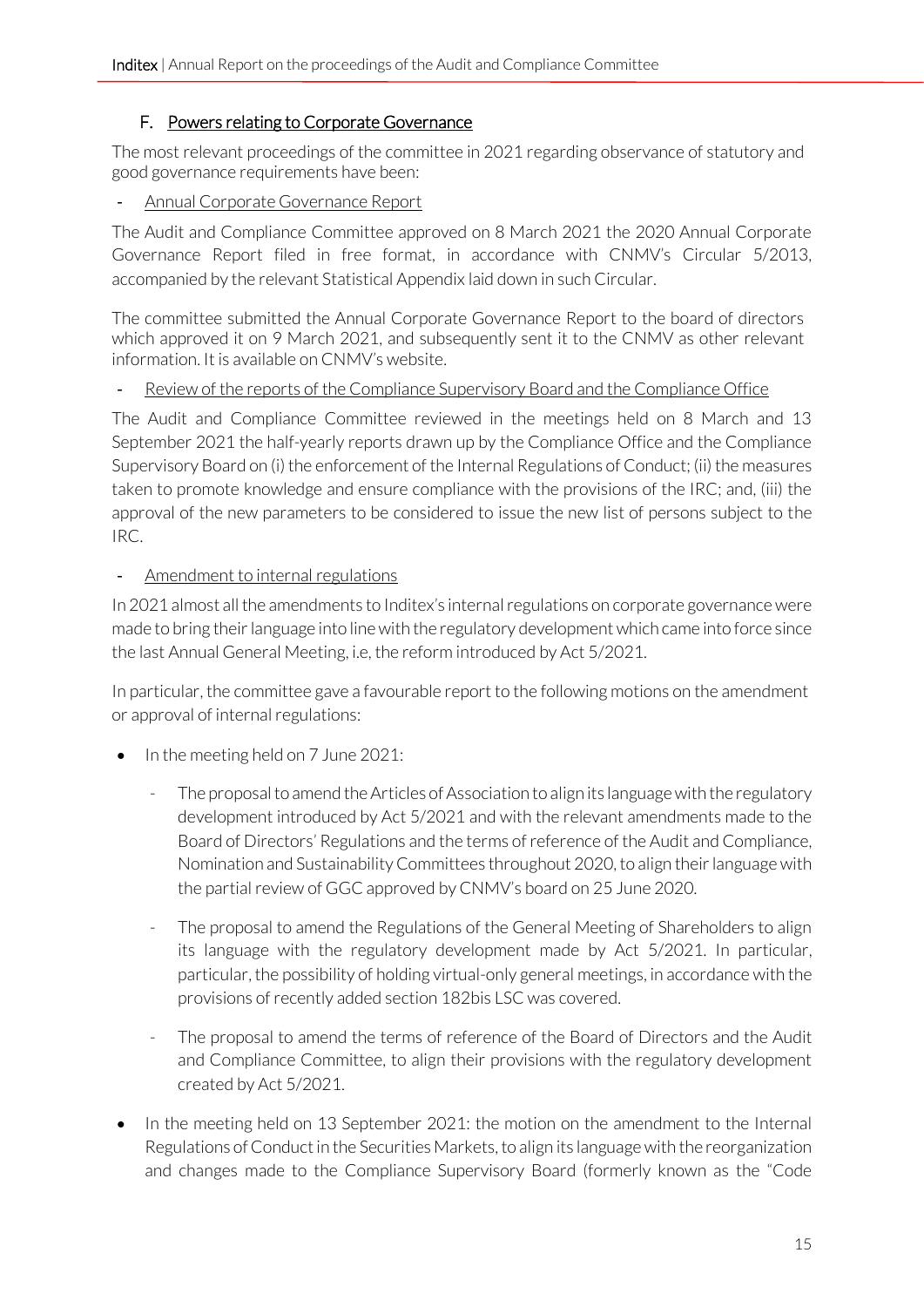Compliance Supervisory Board") and its provisions with the regulatory development introduced by Act 5/2021.

• In the meeting held on 13 December 2021, the Audit and Compliance Committee gave a favourable report to the new Procedure for Periodic Control and Reporting on Related Party Transactions, in accordance with the provisions of section 529duovicies LSC.

All the proposals referred to above were passed at the relevant board meetings subsequently held.

- Evaluation of the appropriateness of the corporate governance system

In the meeting held on 14 March 2022, the Audit and Compliance Committee appreciated that the Company's corporate governance system is appropriate in 2021, as it considers that it meets its purpose of promoting corporate interest taking into account the legitimate interests of the different stakeholders.

#### Related party transactions

In the meeting held on 8 March 2021, the Audit and Compliance Committee issued and approved the report on related party transactions carried out by the Inditex Group throughout 2020.

Pursuant to Recommendation 6 GGC, such report was made available to the shareholders on the corporate website at the time the notice calling the Annual General Meeting was posted.

In the meeting held on 13 December 2021, the Committee resolved to propose to the board of directors that this latter delegate the approval of related party transactions as set out in section 529duovicies(4) LSC, to the Compliance Supervisory Board. It also gave a favourable report to the Procedure for Periodic Control and Reporting on Related Party Transactions to which such transactions are subject. Such delegation was subsequently approved by the board of directors in the meeting held on 14 December 2021.

In this latter meeting, the committee gave a favourable report to the related party transaction consisting of the collaboration between Inditex and the company styled PONTEGADEA DIECIOCHO, S.L. to organise a charity concert addressed to employees of the Inditex Group and its affiliates. Such transaction was subsequently approved by the board of directors on 14 December 2021.

#### Report on treasury stock

The Committee acknowledged in the meeting held on 8 March 2021 the report on the Group's treasury shares.

#### Report on its proceedings

The Audit and Compliance Committee issued the annual report on its proceedings on 7 June 2021. It is available on **www.inditex.com**.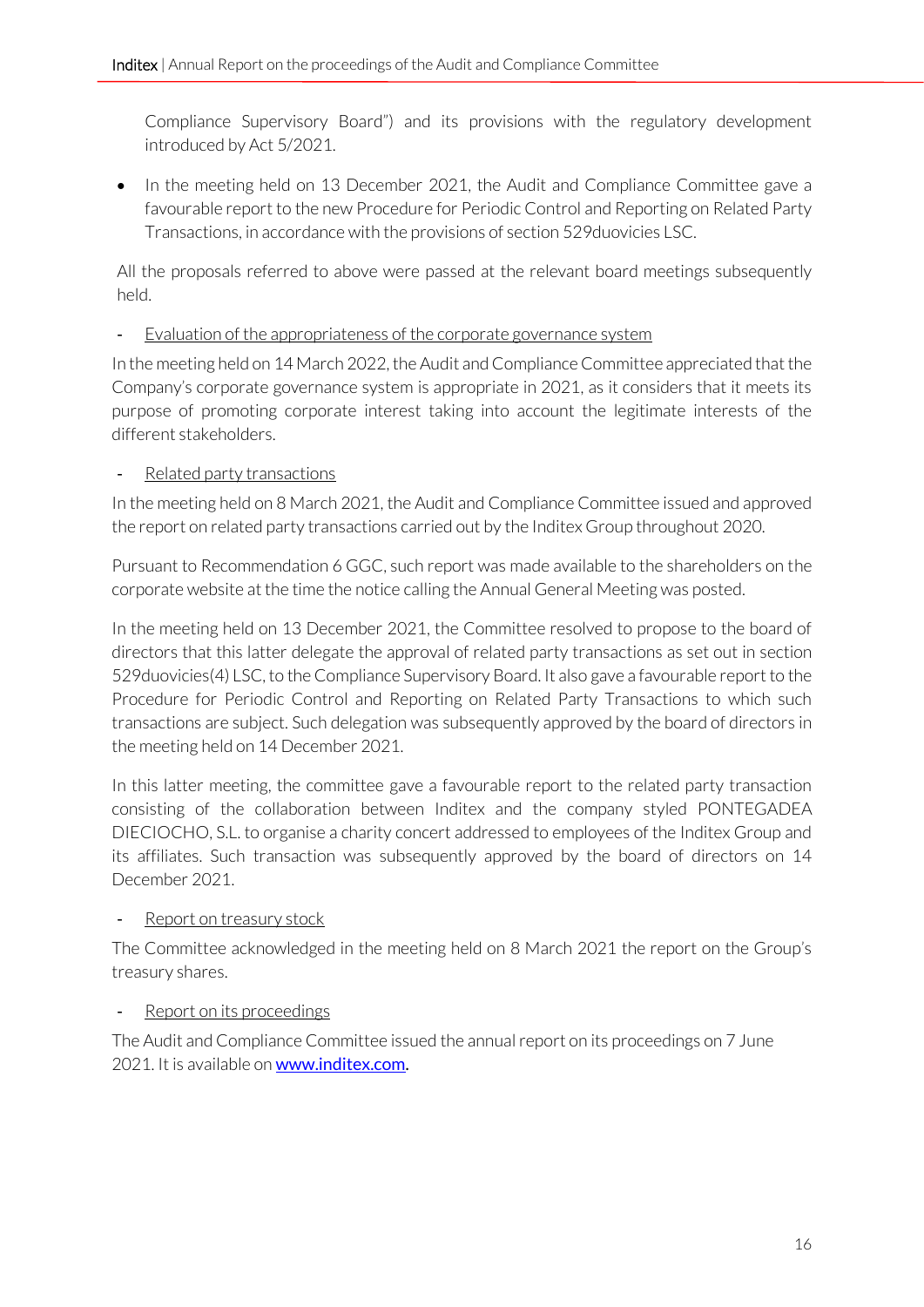## <span id="page-16-0"></span>G. Other activities

#### - Assumption by Inditex's Audit and Compliance Committee of functions of audit committee at Zara España

As described above in the relevant sections, the Audit and Compliance Committee carried out duties inherent in the audit committee of Zara España in 2021.

#### - Corporate and structural changes

In the meeting held on 13 December 2021, the committee gave a favourable report to the terms and conditions of a review of the Group's international corporate structure, which was subsequently approved by the board of directors on the following day.

## <span id="page-16-2"></span><span id="page-16-1"></span>**Main relations of the Audit and Compliance Committee**

## A. With the General Meeting of Shareholders.

The Chair of the Audit and Control Committee attends the Annual General Meeting in order to address those questions shareholders may raise with regard to matters within its purview.

Moreover, pursuant to the provisions of its own terms of reference, in the circumstances where the statutory auditor includes any qualification or reservation in the auditor's report, the Chair of the Committee should give a clear explanation at the General Meeting of the committee's opinion regarding the contents and scope of such qualifications.

In addition, this Report is made available to shareholders at the time the Annual General Meeting is called.

## B. With the Board of Directors.

<span id="page-16-3"></span>At the beginning of each meeting of the Board of Directors, the Chair of the Audit and Compliance Committee apprises all directors of the main business transacted and the resolutions passed in the last meeting of the Committee.

## C. With Board committees.

<span id="page-16-4"></span>Directors sitting on the Audit and Compliance Committee also sit on several other board committees.

Likewise, pursuant to the Group's internal regulations, the Audit and Compliance and Sustainability Committees work together, mainly in the oversight of the process to prepare nonfinancial information and in the process of relations with the different stakeholders. It also works jointly with the Remuneration Committee regarding the assessment of the achievement of target levels relating to the variable remuneration.

# D. With the Chair, the CEO and Senior Managers.

<span id="page-16-5"></span>For the purposes of allowing the Audit and Compliance Committee to be directly apprised of the business evolution, the Committee has encouraged the presence at its meetings of the former Executive Chairman, the CEO and officers and managers of the Company to explain their view on certain issues directly linked with the Committee's remit.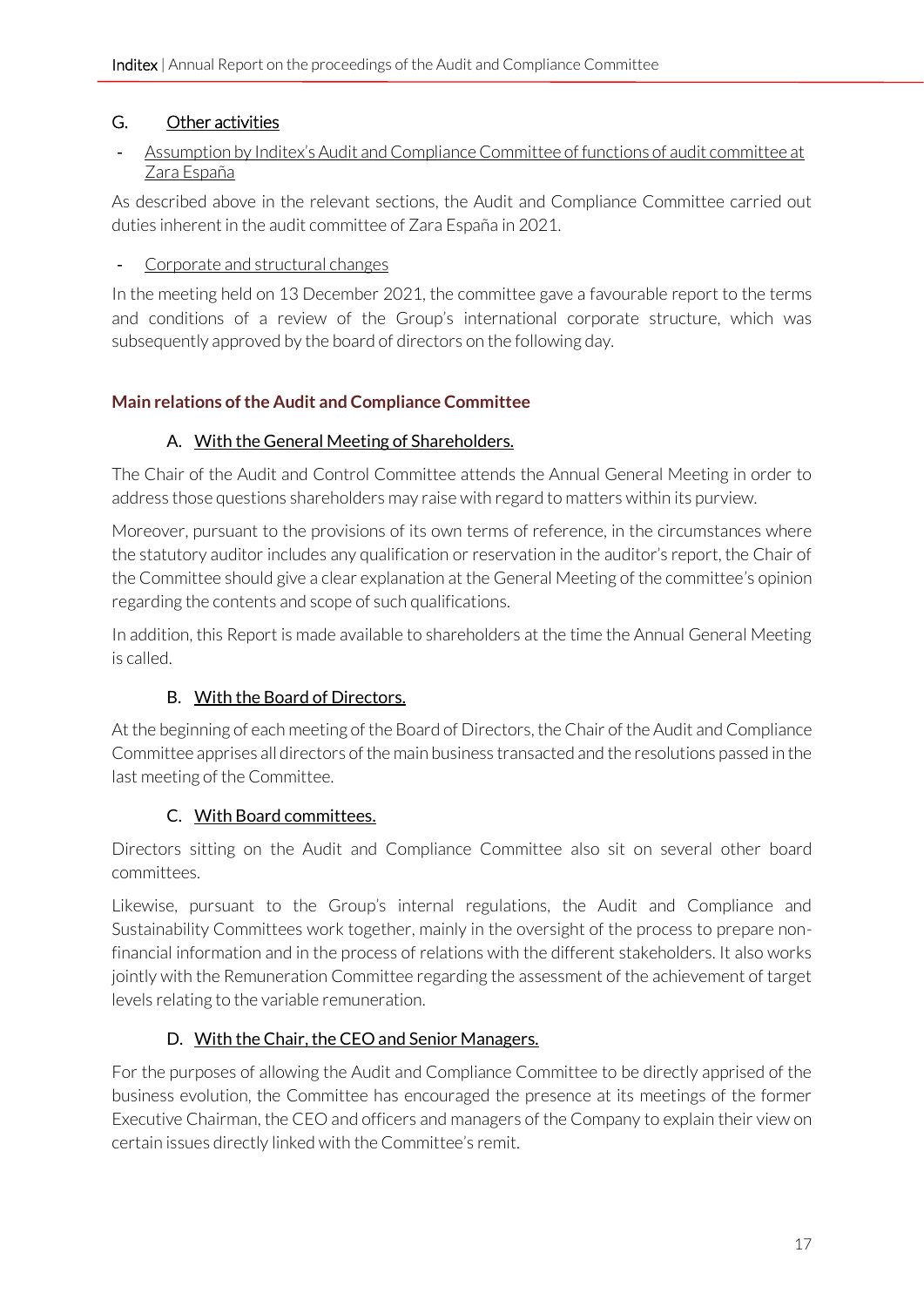Additionally, the Committee may call any employee or officer of the Company and even arrange for their attendance without any other officer being present.

However, efforts will be made to ensure that presence at Committee meetings of anyone other than its members is limited to such cases where it is necessary, and for the transaction of specific items on the agenda for which they were called to attend.

# E. With the General Counsel's Office.

<span id="page-17-0"></span>The General Counsel and Secretary of the Board, in his capacity of Chief Compliance Officer regularly apprises the Audit and Compliance Committee of the degree of compliance with the Internal Regulations of Conduct regarding Transactions in Securities and in general, of the degree of enforcement of the rules of the company on corporate governance

Additionally, the General Counsel and Secretary of the Board, in his capacity of Chair of the Committee of Ethics regularly advices the Audit and Compliance Committee on the enforcement of the Code of Conduct and Responsible Practices and the Code of Conduct for Manufacturers and Suppliers; the outcome of the supervision of the Model on Criminal Risks Prevention of the Inditex Group and the proceedings to implement the Compliance Model.

# F. With the Internal Audit Department

<span id="page-17-1"></span>The Internal Audit Department, ensures, under the supervision of the Audit and Compliance Committee, the good operation of the information and internal control systems. Internal Audit is a corporate function that reports to the now non-executive Chair, but has functional reporting line to the Chair of the Audit and Compliance Committee.

The Chief Audit Officer (CAO), being ultimately responsible for the Internal Audit function, regularly apprises the Audit and Compliance Committee of the annual Internal Audit work plan, including potential changes and deviations, incidents and limitations on the scope occurred upon implementing such Plan, as well as of the assignments carried out in the different audit areas.

Meanwhile, the Audit and Compliance Committee oversees the Internal Audit Department and approves its budget, the Internal Audit Plan, the annual activities report and the assets of the Department to carry out its tasks as well as the contents of its proceedings.

# G. With the external auditor.

<span id="page-17-2"></span>The relations of the Board of Directors of the Company with the external auditors are channelled through the Audit and Compliance Committee.

Without prejudice to the annual meeting between external auditors and the Board of Directors, the former attends such meetings of the Committee in which the Periodic Financial Information which the Board of Directors needs to approve and disclose on a half-yearly basis is subject to review.

The Audit and Compliance Committee, mostly composed of independent directors, tables to the Board of Directors, to be subsequently submitted to the Annual General Meeting, the motions on the appointment, re-election and replacement of the statutory auditor, being responsible for the selection process, and on the terms of their engagement, the scope of their professional mandate and, where appropriate, their termination or renewal. In this regard, in accordance with the provisions of Technical Guide 3/2017, the Audit and Compliance Committee approved in the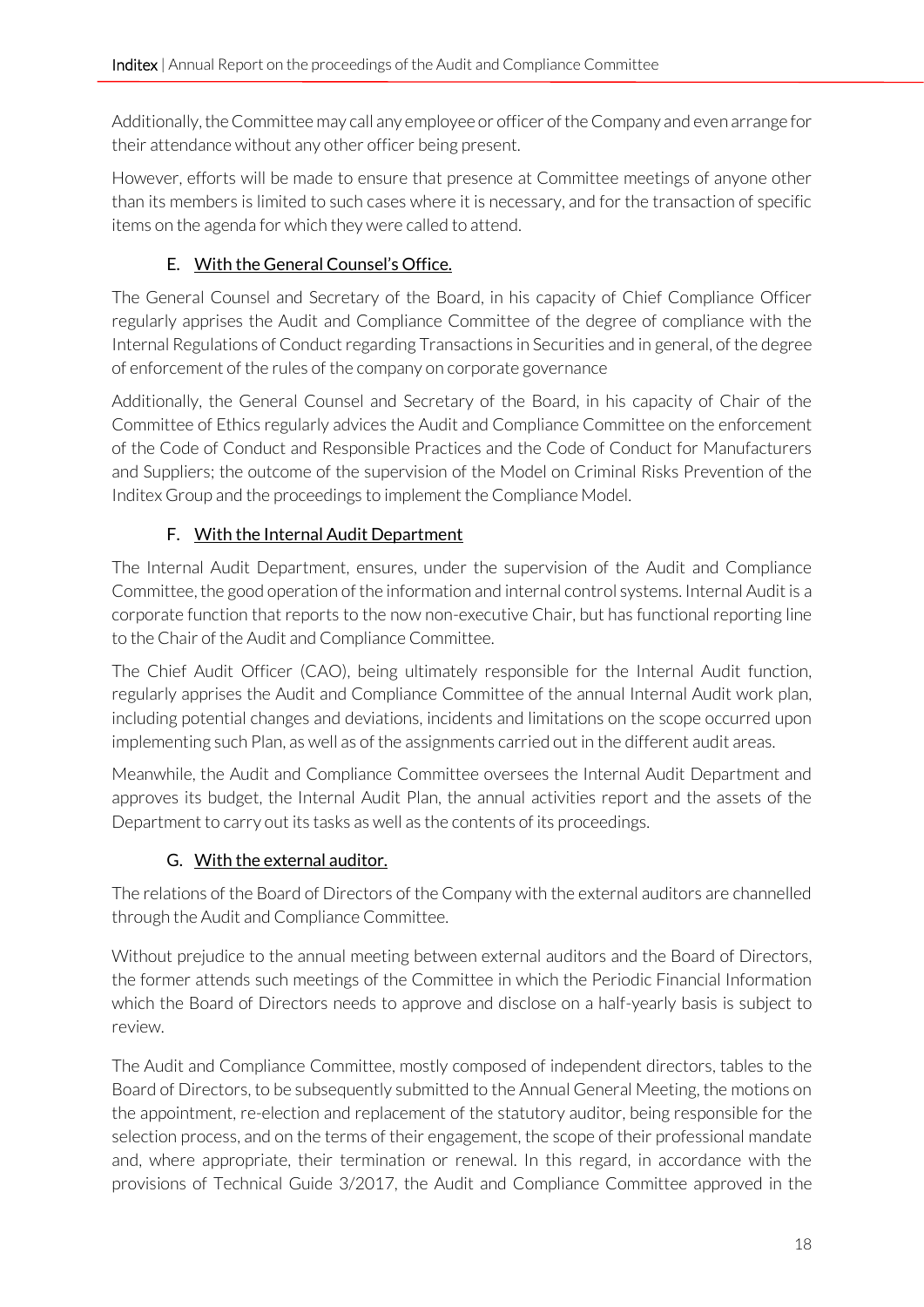meeting held on 9 September 2019, the Procedure for the Selection of the Statutory Auditor, for the purposes of ensuring an unbiased, fair, transparent and efficient and non-discriminating selection process.

Likewise, the Committee oversees the enforcement of the audit engagement, evaluates the audit findings and supervises the terms and enforcement of such contracts entered into with the auditors for the performance of non-audit assignments, all of which pursuant to the provisions of section 15 of the Board of Directors' Regulations and sections 7 and 28 of the Audit and Compliance Committee's Regulations.

## H. With external advisors.

<span id="page-18-0"></span>In order to receive assistance in the performance of their duties, non-executive directors may request that legal, accounting, financial or other experts be engaged at the Company's expenses. The assignment entrusted to such external advisors must necessarily address specific issues of certain weight and complexity that the above referred directors might face in the discharge of their duties.

## <span id="page-18-1"></span>**Evaluation of the proceedings and performance of the Audit and Compliance Committee**

Pursuant to the provisions of section 529nonies LSC and Recommendation 36 GGC, the evaluation of the annual performance and effectiveness of the Audit and Compliance Committee and its members was carried out in 2020. The findings of such evaluation have been very positive in respect of all areas evaluated (size, structure, functions, effectiveness, proceedings, planning and organization).

## <span id="page-18-2"></span>**Opinion of the Audit and Compliance Committee about statutory auditor's independence**

In the meeting held on 8 March 2021, the Audit and Compliance Committee, having reviewed the written confirmation issued by the auditor about its independence and the appropriateness of the non-audit services rendered (and relevant fees paid), without finding any evidence which may cast doubt on the independence of Deloitte, unanimously resolved to issue a favourable opinion regarding the independence of Deloitte as statutory auditor of the Inditex Group and its individual companies.

Pursuant to the provisions of Recommendation 6 GGC, this report has been available to the shareholders on the corporate website [\(www.inditex.com\)](http://www.inditex.com/) since the date the notice calling the Annual General Meeting was published.

## <span id="page-18-3"></span>**Observance of guides**

The Audit and Compliance Committee, performs its duties duly observing Recommendations of the GGC, the overarching principles and guidelines set forth in Technical Guide 3/2017 and the standards and existing best practices in the field of corporate governance.

The provisions of CNMV's Technical Guide 3/2017 have been considered upon preparing this Annual Report on the Proceedings of the Audit and Compliance Committee.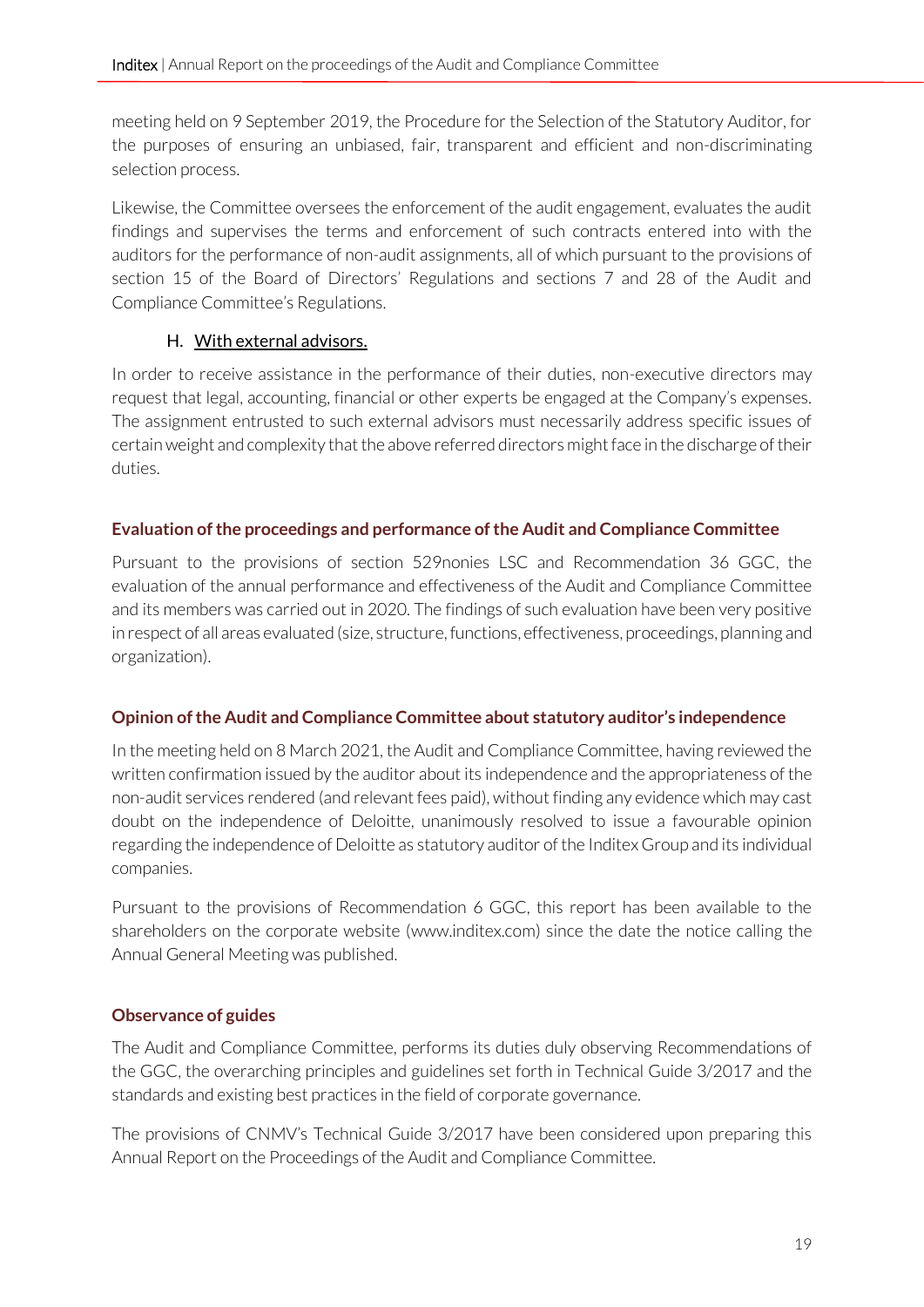Based upon the information herein reported, the composition and structure of the Audit and Compliance Committee, its organization and proceedings as well as the duties and powers it is entrusted with, are found to meet statutory requirements, the internal regulations of the company and the recommendations of GGC and are aligned with existing best practices in the field of corporate governance.

## <span id="page-19-0"></span>**Date of issue**

This report has been issued by the Audit and Compliance Committee on 6 June 2022.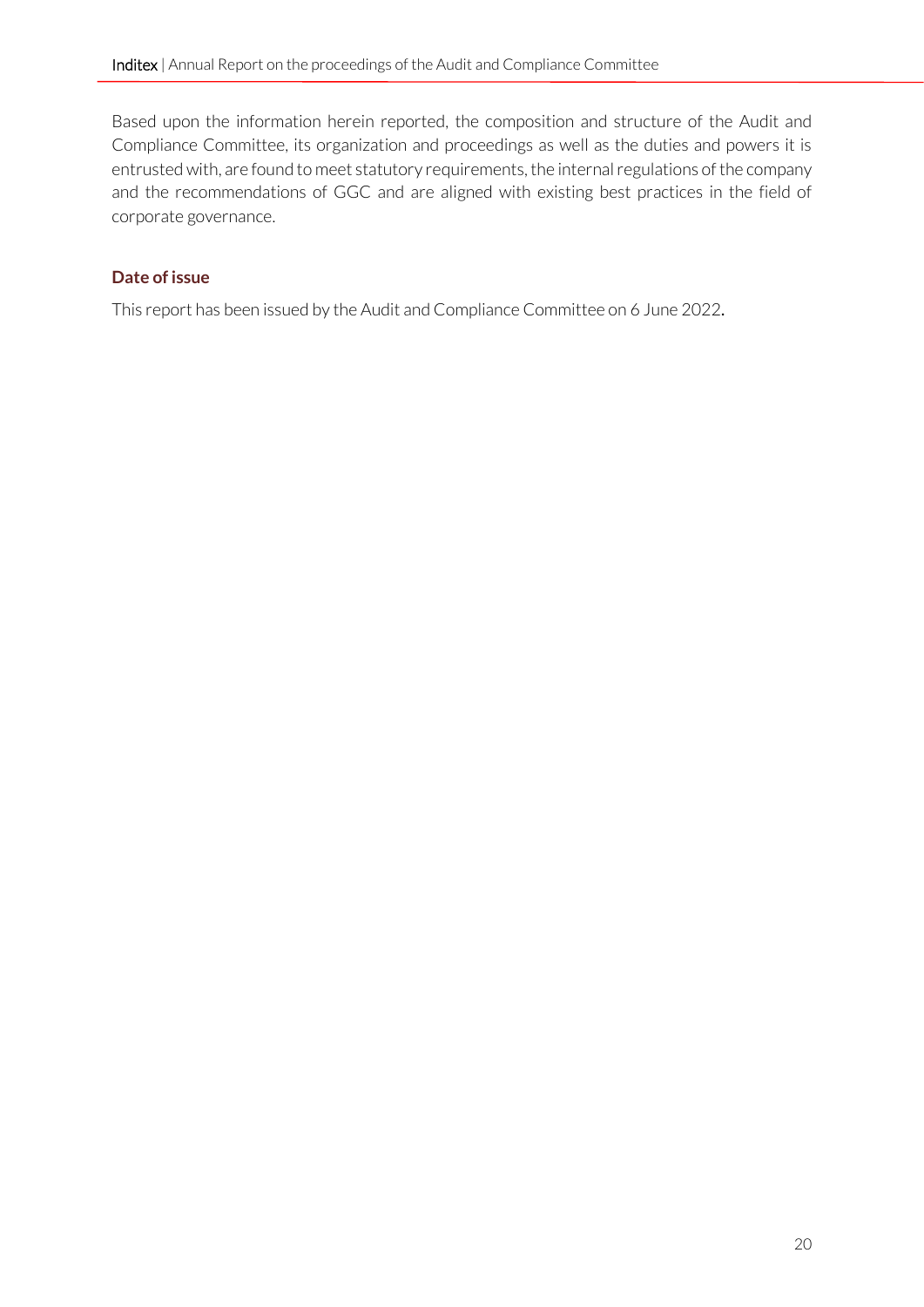| <b>MEETING DATE</b> | <b>MAIN BUSINESS TRANSACTED</b>                                                                                                                                     | <b>INDITEX OCCASIONAL ATTENDEES<sup>2</sup></b>  |
|---------------------|---------------------------------------------------------------------------------------------------------------------------------------------------------------------|--------------------------------------------------|
|                     | Review of the financial statements of Inditex and Zara España.<br>Review of the annual financial report to be disclosed by the board<br>of directors to the market. |                                                  |
|                     | Review of the Statement on Non-financial Information (Act<br>11/2018 of 28 December on mandatory disclosure of non-<br>financial information).                      | - Then Executive Chairman and CEO $^3$<br>- CFO. |
|                     | Meeting with external auditors:<br>$\overline{\phantom{a}}$                                                                                                         | - CAO.                                           |
|                     | a. Auditor's Report on consolidated and individual Annual<br>Accounts of Inditex and Zara España                                                                    | Deputy CAO.                                      |
| 8 March 2021        | b. Independent Review Report on the Statement on Non-<br>financial Information of Inditex.                                                                          | - CISO.                                          |
|                     | c. Additional report (sec. 36 Act 22/2015, of 20 July on<br>Statutory Audit) by Inditex and Zara España for the                                                     | Head of the Tax department.                      |
|                     | Audit and Compliance Committee.                                                                                                                                     | The General Counsel and Secretary                |
|                     | d. Findings of the cybersecurity and technological<br>contingency maturity assessment of the Inditex Group                                                          | of the Board.                                    |
|                     | e. Provision by the external auditor of non-audit services.                                                                                                         | External auditors.                               |
|                     | Provision by the external auditor of non-audit services.                                                                                                            |                                                  |
|                     | Report on the independence of auditors regarding Inditex and<br>Zara España.                                                                                        |                                                  |

<sup>&</sup>lt;sup>2</sup>Occasional attendees especially invited by the Committee for the consideration of agenda items were never present at the meeting whenever the business corresponding to the items on the agenda were subject to deliberation and put to votes.

<sup>&</sup>lt;sup>3</sup> The CEO and the CFO attended the meeting to review the financial statements and further address business operations.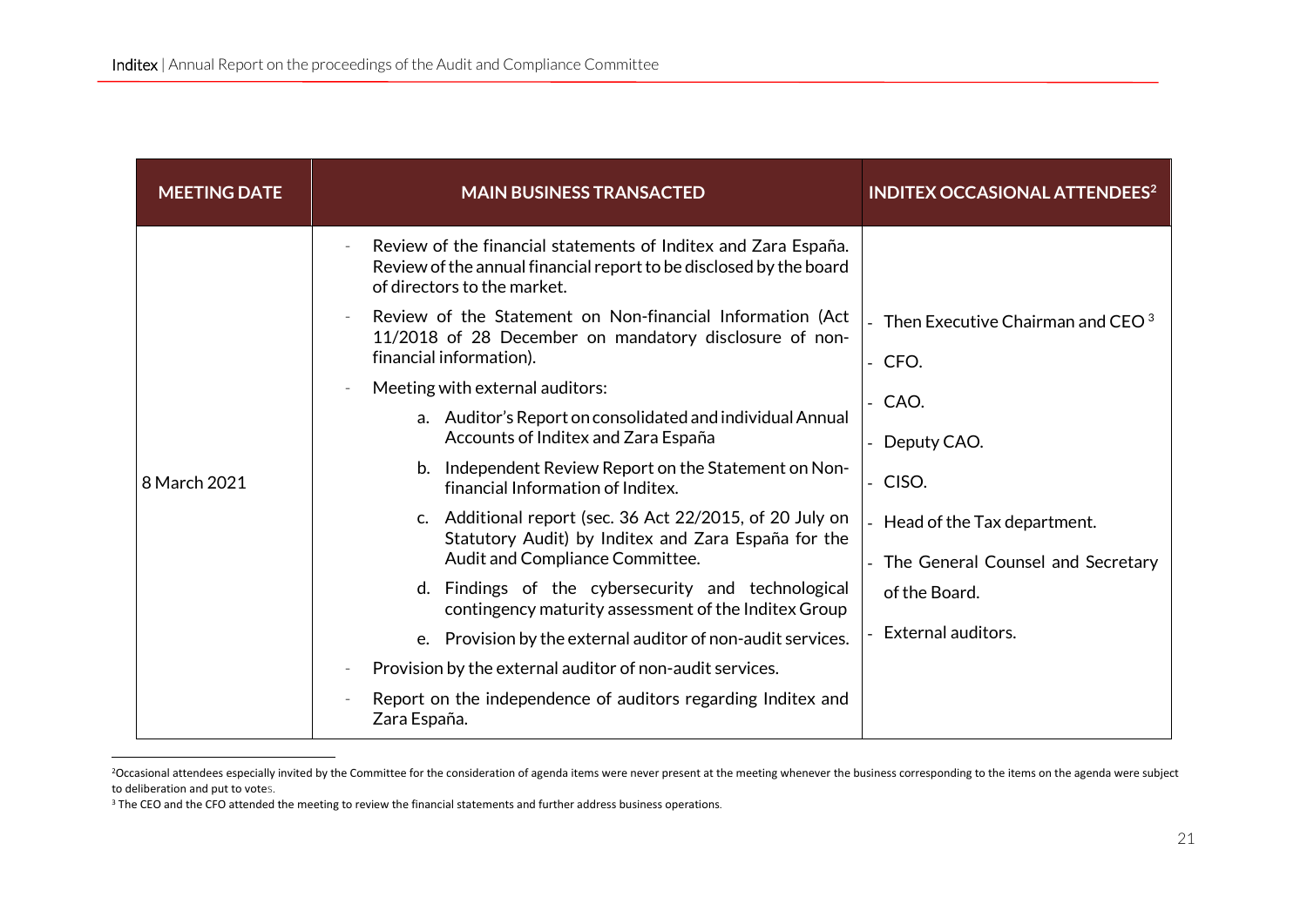| Motion on the appointment/re-election of statutory auditors.                                  |
|-----------------------------------------------------------------------------------------------|
| Information Security. 2021 Annual plan and budget                                             |
| Internal audit:                                                                               |
| Work done in 4Q2020.<br>a.<br>а.                                                              |
| b. Internal Audit Annual Activities Report for 2020.<br>Follow-up on recommendations.         |
| c. 2021 Internal Audit Plan and budget.                                                       |
| d. External Audit: 2020 fees and 2021 budget.                                                 |
| Compliance:                                                                                   |
| a. 2020 Annual Compliance Report of the Inditex Group                                         |
| b. Annual reports of the Committee of Ethics:                                                 |
| <b>Ethics Line</b><br>i.                                                                      |
| Model of Criminal Risk Prevention.<br>ii.                                                     |
| c. Half-yearly report (August 2020-January 2021) of the<br>Compliance Supervisory Board (CSB) |
| d. 2021 Strategic lines and budget                                                            |
| 2020 Annual Corporate Governance Report.                                                      |
| Report on treasury stock.                                                                     |
| Report on tax policies followed in the financial year (Code of<br>Good Tax Practices).        |
| Report on related-party transactions.                                                         |
|                                                                                               |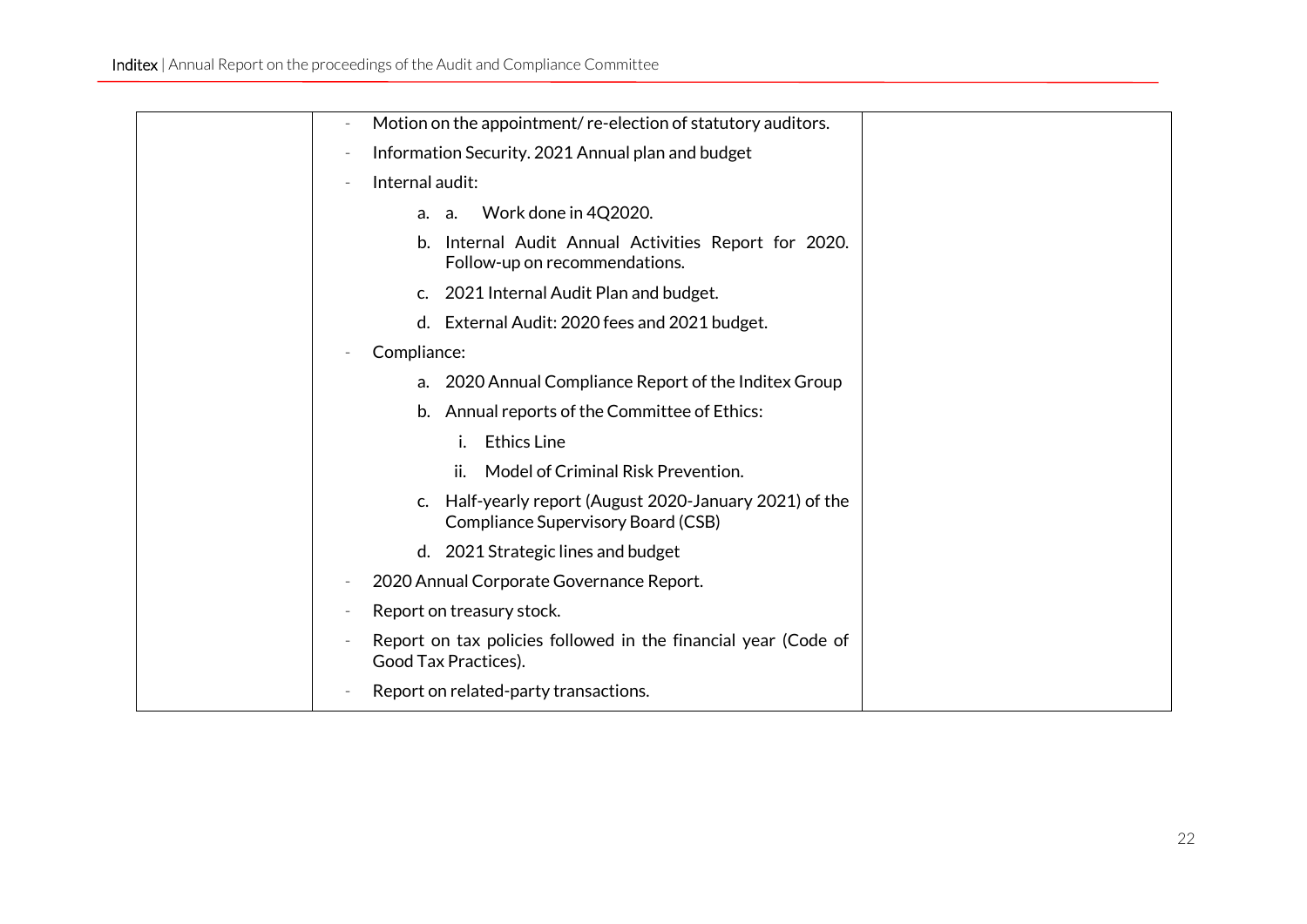|             | Review of the periodic financial information that the Board of<br>Directors must provide to the market and its supervisory bodies.<br>Participation of subsidiaries' directors.<br>$\equiv$<br>External audit. Review of 1Q2021 consolidated financial<br>$\equiv$<br>statements.<br>Provision by the external auditor of non-audit services.<br>Internal Audit: work done in 1Q2021.<br>Compliance: assignments carried out in 1Q2021.<br>$\overline{\phantom{a}}$<br>Internal regulations:<br>Amendment:<br>$\circ$<br>a. Report on the motion to amend the Articles of<br>Association and the Regulations of the General | - Then Executive Chairman and CEO.<br>$-CFO.$<br>- CAO.<br>- Subsidiaries' directors.   |
|-------------|-----------------------------------------------------------------------------------------------------------------------------------------------------------------------------------------------------------------------------------------------------------------------------------------------------------------------------------------------------------------------------------------------------------------------------------------------------------------------------------------------------------------------------------------------------------------------------------------------------------------------------|-----------------------------------------------------------------------------------------|
| 7 June 2021 | Meeting of Shareholders.<br>b. Report on the motion to amend the Board of Directors'<br>Regulations<br>and the<br>Audit and<br>Compliance<br>Committee's Regulations.<br><b>Corporate Security Policy</b><br>$\circ$<br>2020 Annual Report.<br>$\overline{\phantom{a}}$<br>Annual report on the proceedings of the Audit and Compliance<br>Committee.                                                                                                                                                                                                                                                                       | Deputy CAO.<br>External auditors.<br>The General Counsel and Secretary<br>of the Board. |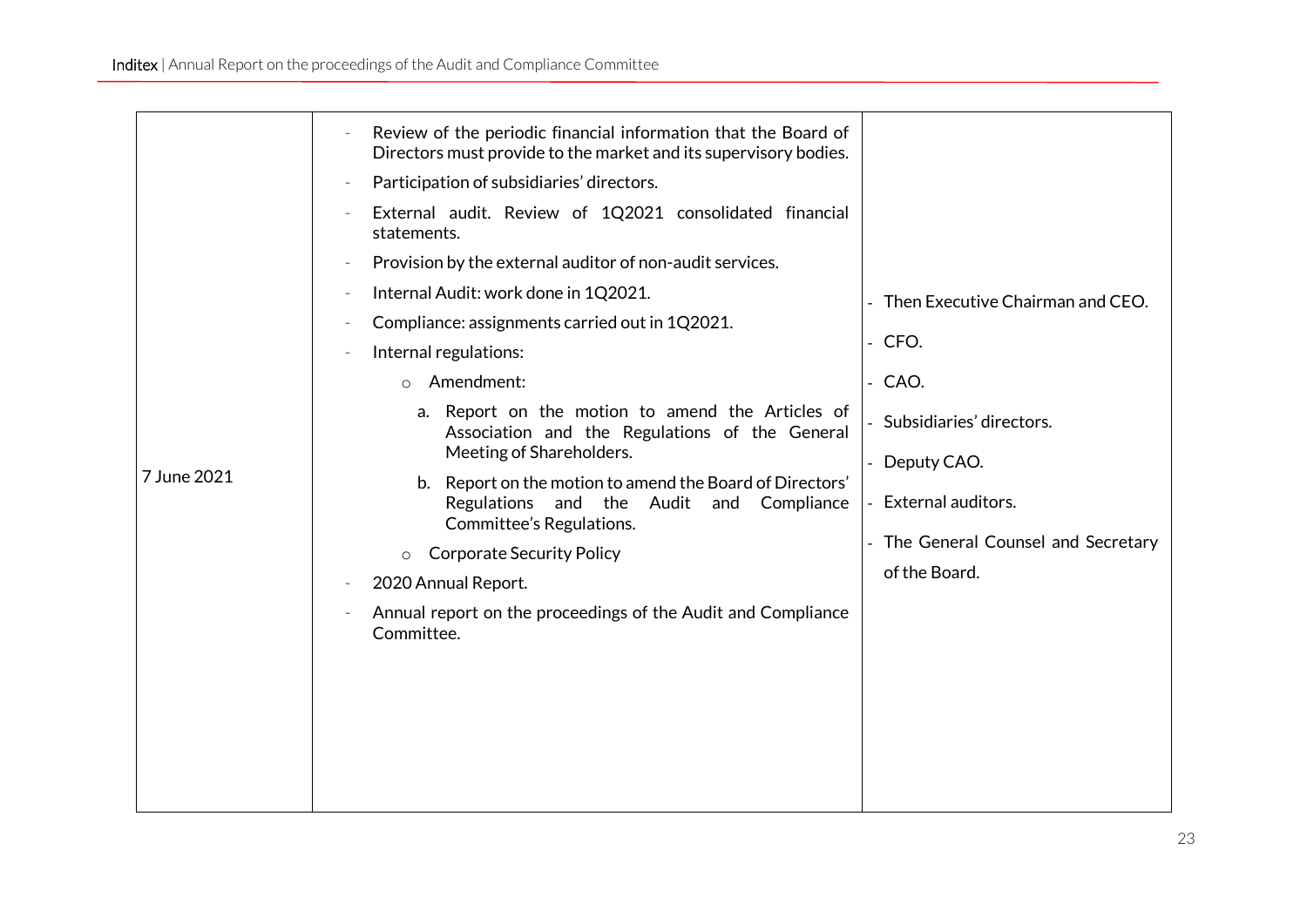|                   | Review of the periodic financial information that the Board of<br>Directors must release to the market and its supervisory boards. | - Then Executive Chairman and CEO.    |
|-------------------|------------------------------------------------------------------------------------------------------------------------------------|---------------------------------------|
|                   | Meeting with external auditors: limited review report on<br>1H2021 results.                                                        | $-$ CFO.                              |
|                   | Participation of brand managers.                                                                                                   | - CAO.                                |
|                   | Provision by the external auditor of non-audit services.<br>$\overline{\phantom{a}}$                                               | Deputy CAO.                           |
|                   | Internal audit:                                                                                                                    | Head of Models of Internal Control    |
|                   | Internal Audit activities report. Work done in 2Q2021<br>a.<br>and follow-up on recommendations.                                   | and Compliance within Internal        |
|                   | b. Update on the Internal Audit Plan: 2H2021.                                                                                      | Audit.                                |
|                   | Compliance:                                                                                                                        | External auditors.                    |
|                   | Half-yearly Compliance Report of the Inditex Group.<br>a.                                                                          | - Brand managers                      |
| 13 September 2021 | Half-yearly reports of the Committee of Ethics:<br>b.                                                                              | - Head of the ERM Department.         |
|                   | <b>Ethics Line</b><br>i.                                                                                                           |                                       |
|                   | ii.<br>Model of Criminal Risk Prevention.                                                                                          | - Head of Financial Risk Management.  |
|                   | Model of Criminal Risk Prevention in Mexico.<br>C.                                                                                 | Data Protection Officer.              |
|                   | d. Half-yearly report of the Compliance Supervisory<br>Board.                                                                      | Chief Data Officer.                   |
|                   | Internal regulations: Amendment to the Internal<br>e.<br>Regulations of Conduct in the Securities Market (IRC).                    | Chief Analytics Officer.              |
|                   | Financial Management: Forex risk.<br>$\overline{\phantom{a}}$                                                                      | - Head of Analytics.                  |
|                   | Update on the Data Transformation Plan.<br>$\overline{\phantom{a}}$                                                                | - Head of Organization and Processes. |
|                   | Report of the DPO.                                                                                                                 |                                       |
|                   | Information Security.                                                                                                              | - CISO.                               |